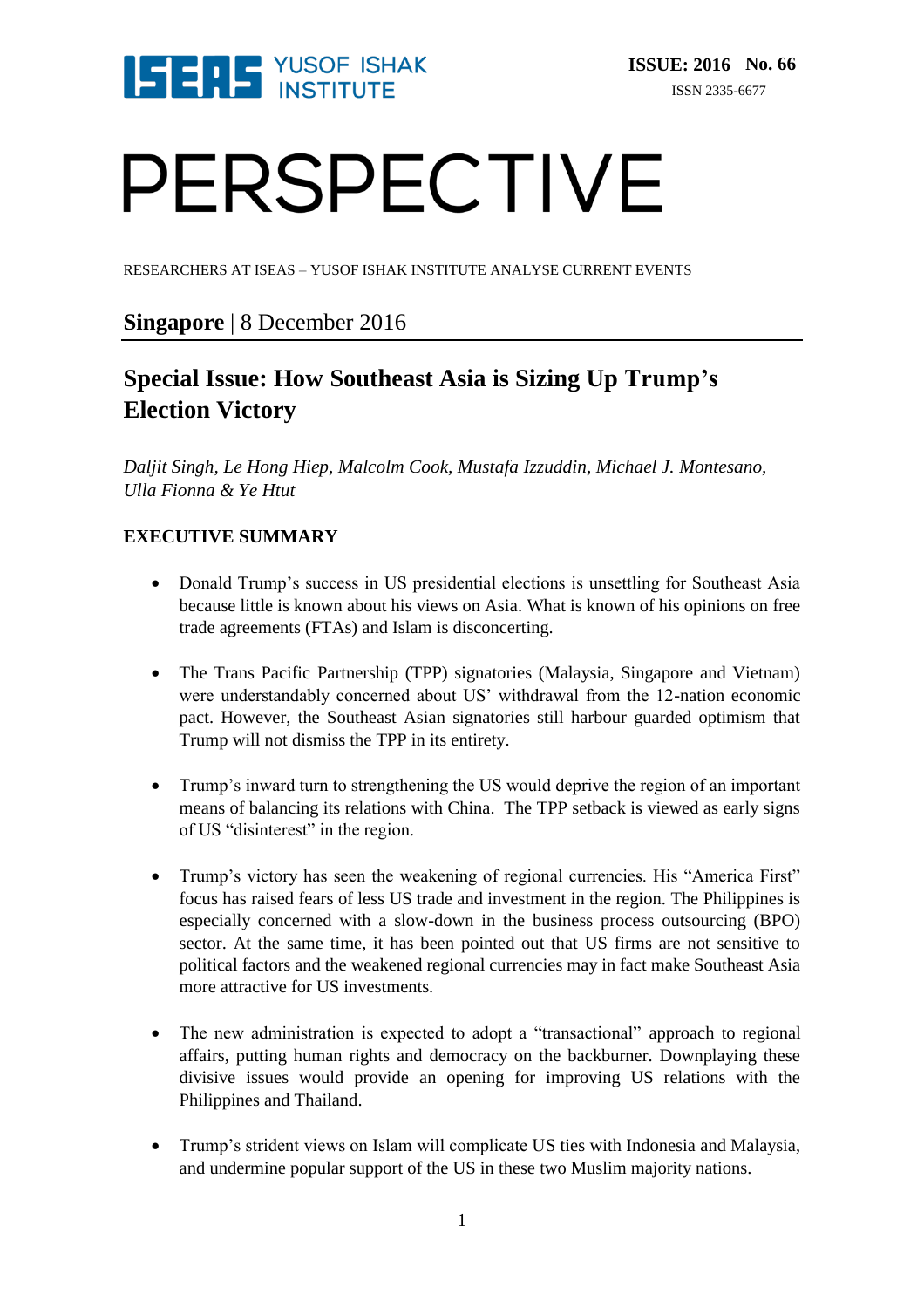

#### **INTRODUCTION<sup>1</sup>**

Every four years, Southeast Asia finds itself spellbound by the US presidential elections. This year's election, which ended just a few weeks ago, was especially captivating for its political twists and turns. In the wake of the 8 November elections, Southeast Asia's sights shifted from the intrigues of US political drama to grappling with the uncertainties of policies and strategic outlook of the 45<sup>th</sup> President of the United States of America.

Going by the adage that "when America sneezes, Asia catches a cold," the incoming administration will have a big influence in the region's unfolding story. For starters, the USled Trans Pacific Partnership (TPP) is in tatters as its 11 signatories scramble to salvage what was once touted as the "gold standard" of free trade agreements.

This has sent shockwaves throughout the region, which has grown accustomed to taking US engagement as a given. For a great many, the prospect of an inward-looking and protectionist America is not only unthinkable but also irrational. It might do irreparable damage to US' long-standing and deep interests in the region, ranging from trade to security.

To be sure, US engagement in Southeast Asia is not without its detractors, and like all relationships, it does suffer the occasional hiccups. However, on balance, Southeast Asia prefers an engaged partner to a distant and disinterested US as evident in this Special Issue of ISEAS Perspective covering official views and media reports from Indonesia, Malaysia, Myanmar, the Philippines, Singapore, Thailand and Vietnam. These snapshots which cover the responses in the first two weeks following the US presidential elections also speak to the diverse views and concerns vis-à-vis US' regional role, ranging from the economy, democratisation, China, Islamophobia, and counter-terrorism.

#### **INDONESIA: CONCERNS OVER HOSTILITY AND UNCERTAINTY** Ulla Fionna $^2$

The victory of Donald Trump over Hillary Clinton for the US presidency ignited reactions in Indonesia, which can generally be summarised as concerns over hostility and uncertainty. Both the media and the people voiced the same sentiments, conveying anxieties about what Trump administration would do, and how that would affect Indonesia overall, its economy, and Muslims in general.

At the diplomatic level, efforts were being made to maintain the good relations that the two countries enjoyed during Obama's presidency. While Indonesia would have preferred Clinton as Obama's successor, President Joko Widodo (Jokowi) was quick to congratulate

<sup>&</sup>lt;u>.</u> <sup>1</sup> This special issue was edited by Daljit Singh, Coordinator, Regional Strategic and Political Studies Programme, and compiled by Tang Siew Mun, Senior Fellow, Regional Strategic and Political Studies Programme. at ISEAS-Yusof Ishak Institute.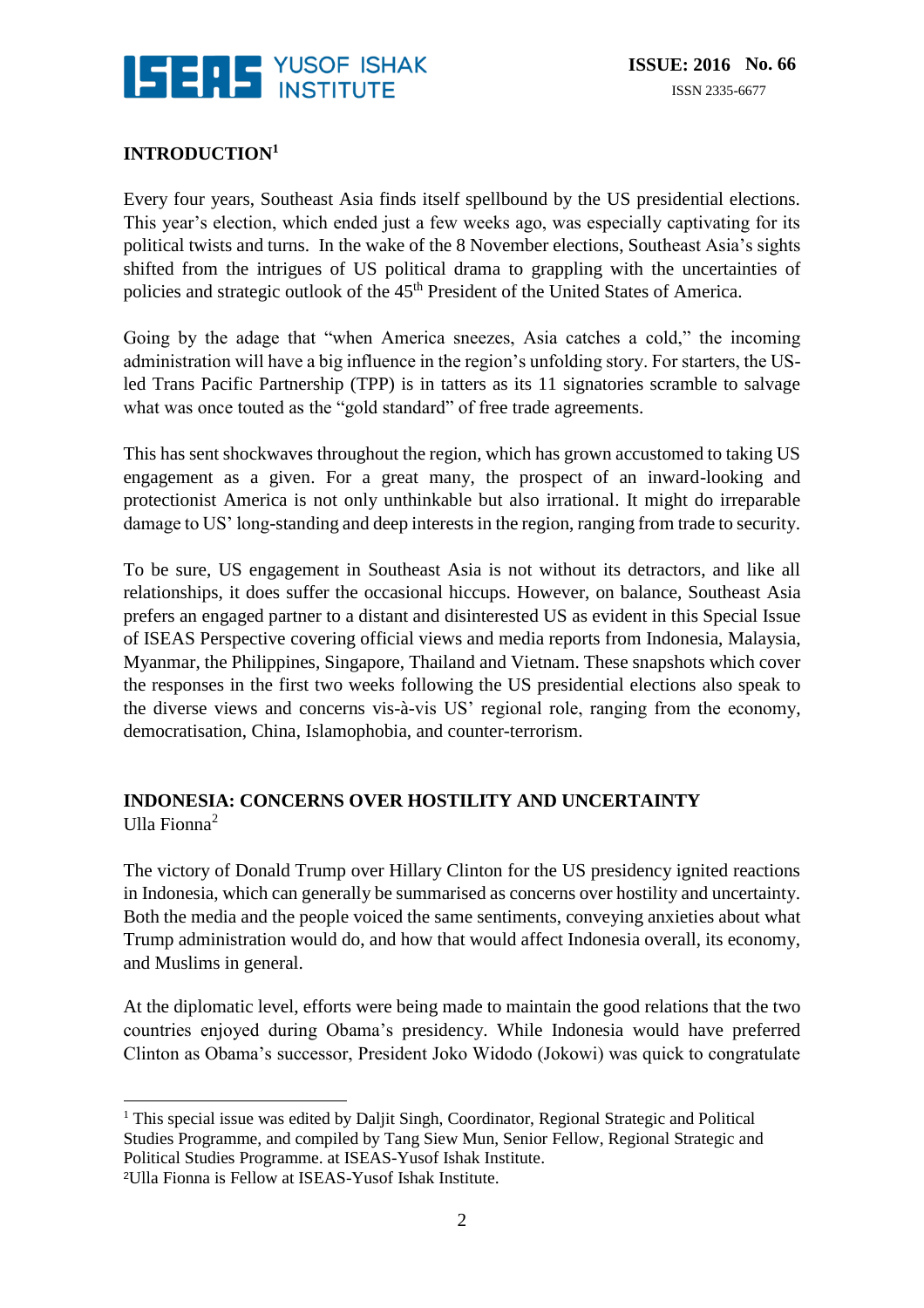

Trump on his victory, saying "On behalf of the Indonesian government and all the people, I convey my congratulations to president-elect Donald J. Trump". Although Trump's policies was the lesser-known of the two candidates', Jokowi added that Indonesia was nonetheless ready to continue mutual cooperation with the  $US^3$ . Anxieties over his possibly hostile policies towards Muslims – which featured in his campaign – were quickly addressed by the foreign ministry which hastily encouraged Indonesians living in the US to show respect for the new president.<sup>4</sup> US representatives to Indonesia were also swift in reassuring that relationship with Indonesia would be well-maintained.<sup>5</sup>

Beyond what transpired at the official level, there were concerns over what kind of president he would be, and how his administration would affect Indonesia. In particular, as its third largest export market, Trump's possibly more protectionist US trade policies would have some effects on Indonesia. While analysts were quick in raising concerns over the decreasing demand for goods from Indonesia if the US were to push its own manufacturing and cut corporate tax,<sup>6</sup> others were quick to assuage the alarms, by pointing out that Indonesia would be much less affected compared to its regional peers, particularly as "trade is no longer a main source of growth".<sup>7</sup> Still, others have argued that China will be an important factor, as lower demand for China's goods will also reduce China's demand for raw materials from Indonesia.<sup>8</sup> Yet overall, there is a consensus that Indonesia's economy would be affected in some ways if the US implements more inward-focused economic policies.

Beyond possible impacts on the economy, Trump personality is viewed in a negative light by Indonesians. In the world's largest Muslim country, his election as a leader of the free world has created a strong sense of animosity towards Muslims in general. Indeed, what has attracted a lot of attention in Indonesia was some of his campaign rhetoric which included a ban on foreign Muslims entering the US and a sense that Muslims would face hard times

 $\overline{a}$ 3 "Jokowi congratulates Trump", *The Jakarta Post*, 9 November 2016,

[<sup>\(</sup>http://www.thejakartapost.com/news/2016/11/09/jokowi-congratulates-trump.html\)](http://www.thejakartapost.com/news/2016/11/09/jokowi-congratulates-trump.html), accessed 18 November 2016.

<sup>4</sup> Safrin La Batu, "Indonesians in US told to honor next US president", *The Jakarta Post*, 10 November 2016, [\(http://www.thejakartapost.com/news/2016/11/10/indonesians-in-us-told-to](http://www.thejakartapost.com/news/2016/11/10/indonesians-in-us-told-to-honor-next-us-president.html)[honor-next-us-president.html\)](http://www.thejakartapost.com/news/2016/11/10/indonesians-in-us-told-to-honor-next-us-president.html), accessed 18 November 2016.

<sup>5</sup> "US pledges to maintain relations with Indonesia", *The Jakarta Post*, 9 November 2016, [\(http://www.thejakartapost.com/news/2016/11/09/us-pledges-to-maintain-relations-with](http://www.thejakartapost.com/news/2016/11/09/us-pledges-to-maintain-relations-with-indonesia.html)[indonesia.html\)](http://www.thejakartapost.com/news/2016/11/09/us-pledges-to-maintain-relations-with-indonesia.html), accessed 18 November 2016.

<sup>6</sup> Fiki Ariyanti, "Donald Trump Jadi Presiden, Ekspor ke AS Bakal Suram", *liputan6.com*, 9 November 2016, [\(http://bisnis.liputan6.com/read/2647894/donald-trump-jadi-presiden-ekspor-ke](http://bisnis.liputan6.com/read/2647894/donald-trump-jadi-presiden-ekspor-ke-as-bakal-suram)[as-bakal-suram\)](http://bisnis.liputan6.com/read/2647894/donald-trump-jadi-presiden-ekspor-ke-as-bakal-suram), accessed 21 November 2016.

<sup>7</sup> Anton Hermansyah, "Trump's protectionism will have limited effect on Indonesia: UOB", *The Jakarta Post*, 10 November 2016, [\(http://www.thejakartapost.com/news/2016/11/10/trumps](http://www.thejakartapost.com/news/2016/11/10/trumps-protectionism-will-have-limited-effect-on-indonesia-uob.html)[protectionism-will-have-limited-effect-on-indonesia-uob.html\)](http://www.thejakartapost.com/news/2016/11/10/trumps-protectionism-will-have-limited-effect-on-indonesia-uob.html), accessed 18 November 2016.

<sup>8</sup> "Trump Menang, China Kena Imbas Pertama, Indonesia berikutnya", *Kompas.com*, 10 November 2016,

[<sup>\(</sup>http://bisniskeuangan.kompas.com/read/2016/11/10/073000026/trump.menang.china.kena.imbas.](http://bisniskeuangan.kompas.com/read/2016/11/10/073000026/trump.menang.china.kena.imbas.pertama.indonesia.berikutnya) [pertama.indonesia.berikutnya\)](http://bisniskeuangan.kompas.com/read/2016/11/10/073000026/trump.menang.china.kena.imbas.pertama.indonesia.berikutnya), accessed 21 November 2016.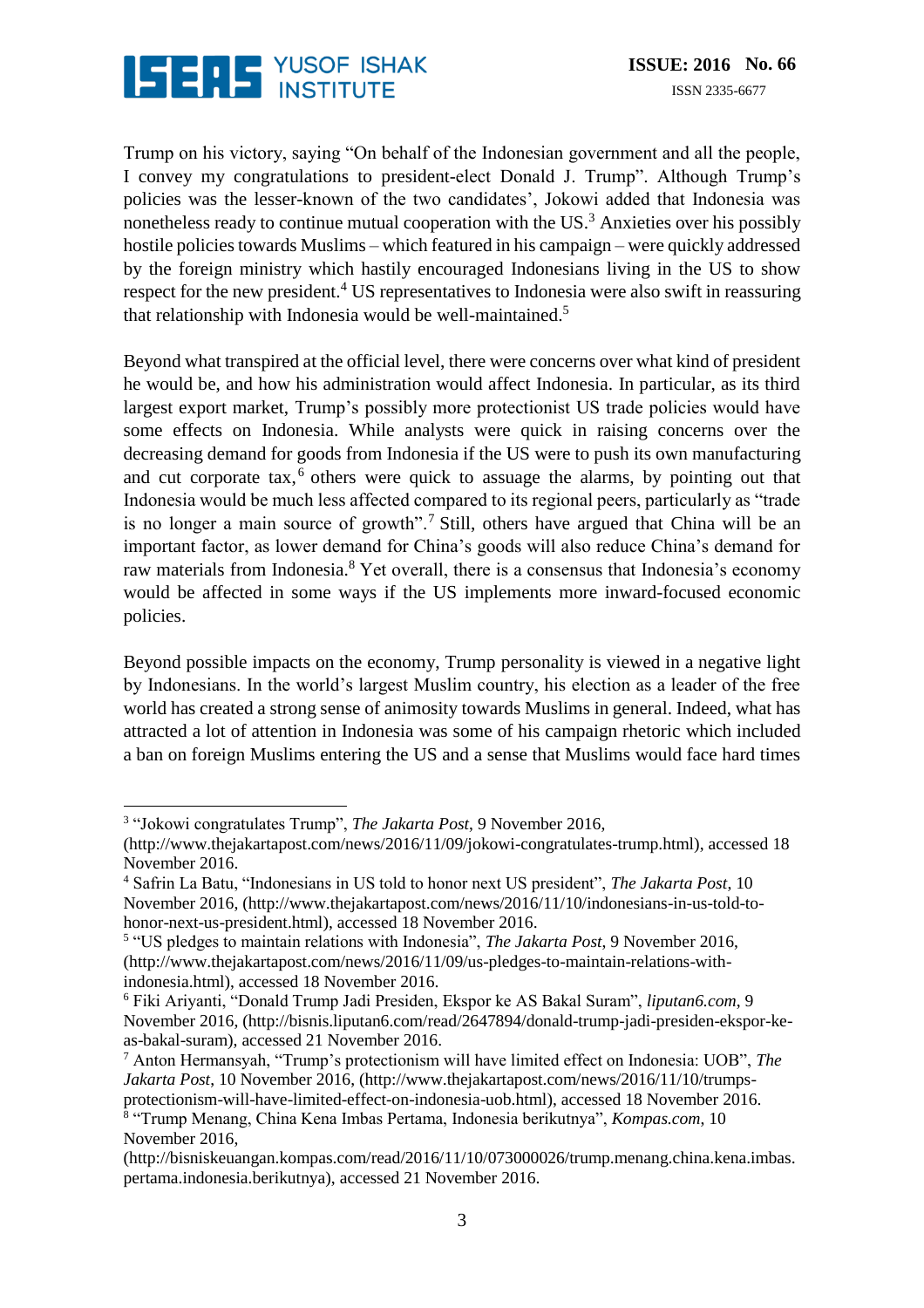

under his presidency.<sup>9</sup> Already, he has called for Muslims to be registered,  $10$  prompting concerns over other possible policies that would stymie Muslims' rights and civil liberties, and how the US would deal with Islam and Muslim countries. A leader of Indonesian Ulema Council (MUI) has stated that "Trump will create new problems" due to his anti-Islam campaign oratory. $11$ 

Similar concerns are also apparent amongst Indonesians who are in touch with world politics, as some have voiced anxieties that the US will be suspicious and hostile towards Muslim countries and Muslims. As Indonesia has had a history of animosity with the US over its Middle East policy, Trump's presidency may see a rise of an anti-US sentiment in the country. Indeed, the warm relationship enjoyed during Obama, who had some personal ties to Indonesia – would seem difficult to replicate. Thus, the US' overall image amongst Indonesians is also in danger of deteriorating with the new US president.<sup>12</sup>

Despite the overall negative perception and alarms, some analysts have also pointed out that Trump's campaign rhetoric may be just that. His actual policies are still unknown and that he will have certain framework and limitations in which he can build them.<sup>13</sup> One thing is for sure, Indonesia will keep a critical watch over him, with particular attention on his economic policies and approaches towards Muslims in general. While officially the two countries may do well with keeping a friendly outlook, Indonesian media and people have already made up their minds that Trump is not Obama.

 $\overline{a}$ 

<sup>9</sup> Safrin La Batu, *op. cit.*

<sup>10</sup> See for example "Donald Trump Says He'd 'Absolutely' Require Muslims to Register", *NY Times*, 20 November 2016, [\(http://www.nytimes.com/politics/first-draft/2015/11/20/donald](http://www.nytimes.com/politics/first-draft/2015/11/20/donald-trump-says-hed-absolutely-require-muslims-to-register/?_r=0)[trump-says-hed-absolutely-require-muslims-to-register/?\\_r=0\)](http://www.nytimes.com/politics/first-draft/2015/11/20/donald-trump-says-hed-absolutely-require-muslims-to-register/?_r=0), accessed 21 November 2016. It should be noted that the same initiative was in place during George W. Bush's presidency. <sup>11</sup> "MUI: Trump Bakal Menimbulkan Masalah Baru", *Jawapos.com*, 10 November 2016,

[<sup>\(</sup>http://www.jawapos.com/read/2016/11/10/63366/mui-trump-bakal-menimbulkan-masalah-baru\)](http://www.jawapos.com/read/2016/11/10/63366/mui-trump-bakal-menimbulkan-masalah-baru), accessed 21 November 2016.

<sup>&</sup>lt;sup>12</sup> Personal e-mail communication with international relations specialists in Indonesia, November 2016.

<sup>13</sup> "Indonesia Diharap Tak Reaktif Sikapi Terpilihnya Donald Trump", *Kompas.com*, Jumat, 11 November 2016,

[<sup>\(</sup>http://nasional.kompas.com/read/2016/11/11/21540081/.indonesia.diharap.tak.reaktif.sikapi.terpil](http://nasional.kompas.com/read/2016/11/11/21540081/.indonesia.diharap.tak.reaktif.sikapi.terpilihnya.donald.trump) [ihnya.donald.trump\)](http://nasional.kompas.com/read/2016/11/11/21540081/.indonesia.diharap.tak.reaktif.sikapi.terpilihnya.donald.trump), and I Gede Wahyu Wicaksana, "Indonesia shouldn't worry about Trump leadership", *The Jakarta Post*, 15 November 2016,

[<sup>\(</sup>http://www.thejakartapost.com/academia/2016/11/15/indonesia-shouldnt-worry-about-trump](http://www.thejakartapost.com/academia/2016/11/15/indonesia-shouldnt-worry-about-trump-leadership.html)[leadership.html\)](http://www.thejakartapost.com/academia/2016/11/15/indonesia-shouldnt-worry-about-trump-leadership.html), accessed 21 November 2016.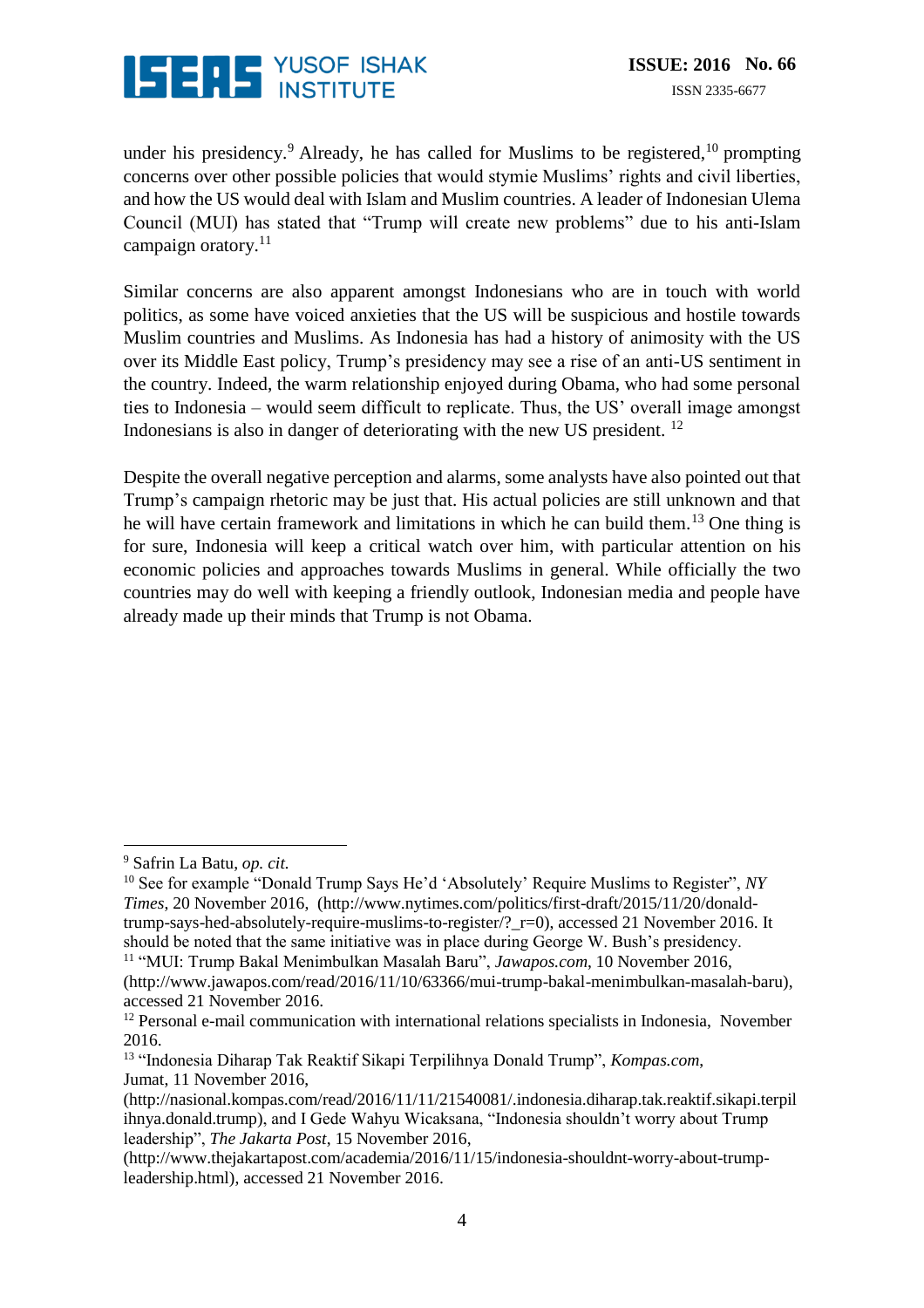

#### **MALAYSIA: SIGNS OF GUARDED OPTIMISM**

Mustafa Izzuddin<sup>14</sup>

Taking to his Facebook page, Malaysia Prime Minister Najib Razak congratulated Donald Trump on his "extraordinary victory." Najib also added that "I think the partnership with the US would remain because he too needs the partnership with Malaysia and other countries."

Najib's conciliatory message of cautious optimism set the tone for others in government responding to Trump's win. Deputy Prime Minister, Ahmad Zahid Hamidi followed suit by congratulating Trump on his Twitter with this message: "May your victory mark a new beginning, further strengthening Malaysia-US relations." Concurrently, the Foreign Ministry, through an official statement, also congratulated Trump and called for the Comprehensive Partnership on a wide range of areas of cooperation including politics, economy, security and defence, signed in 2014 under President Obama, to continue under a Trump presidency.

Defence Minister Hishammuddin Hussein believed that existing defence relations between Malaysia and America, such as the purchase of military equipment, joint military exercises, and counter-terrorism cooperation, will remain intact. Hishammuddin cautioned against knee-jerk reactions as it would be more sensible to await Trump's foreign and defence policy to take shape.

Trade minister Mustapa Mohamed sought to assure businesses that there will not be a radical shift in US-Malaysia economic relations, given that America is now Malaysia's third largest trading partner. Mustapa felt that the negative perception of Trump has improved of late in Malaysia because he has softened his bigoted rhetoric after winning the elections.

Despite Trump's opposition to the Trans-Pacific Partnership (TPP), Najib has not given up on the TPP as he believes Trump may still change his mind, and feels protectionism can only harm trade and the global economy. He even lobbied Japanese Prime Minister Shinzo Abe to persuade the president-elect on the merits and strategic importance of the TPP.

Reactions from Malaysians on the ground towards Trump can be divided to three groups. The first group, fuelled by Islamic conservatism, considers Trump to be an Islamophobe, given his anti-Muslim bigotry. Echoing such sentiments were politicians from the Pan-Malaysian Islamic Party (PAS) whose views were captured by the PAS-owned *Harakah* newspaper. For them, anti-Muslim bigotry was the hallmark of Trump's presidential campaign, and the antidote was Islamic revivalism, with the key cornerstone being the formation of an Islamic state and the attendant imposition of Islamic law. Many other Malays, not necessarily supporters of PAS may also view Trump unfavourably because of his stances towards Muslims.

<sup>&</sup>lt;u>.</u> <sup>14</sup> Mustafa Izzuddin is Fellow at ISEAS-Yusof Ishak Institute.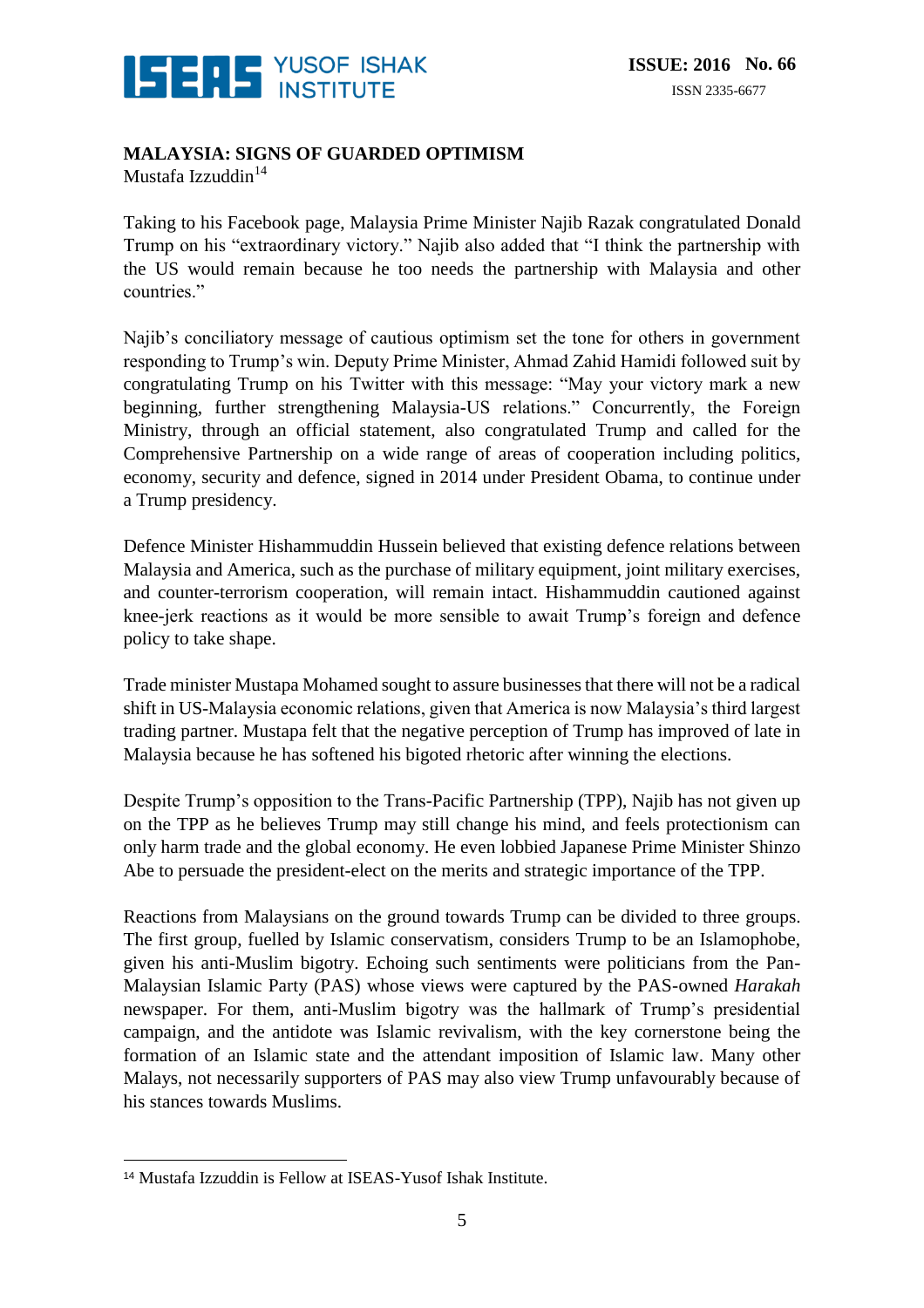

The second group, informed by liberal progressive values, views Trump with contempt, not least for his xenophobic and misogynistic remarks. This group transcended race and religion, and even included those Muslims who wanted Islam to be reformed in keeping with the  $21<sup>st</sup>$  century. This, however, placed them at loggerheads with the more conservative Muslims in Malaysia.

The third group, which wants the Najib government removed from power believe that the one lesson that can be drawn from Trump's win is that the 'Trump effect' could dawn on Malaysia. Their hope is that if enough of downcast and discontented Malaysians came out to vote in droves for the political opposition, Najib's ruling United Malays National Organisation (UMNO)-led Barisan Nasional (BN) coalition would lose a general election. Not surprisingly, this group has tended to align themselves with the opposition, with several politicians from the Democratic Action Party (DAP) calling for the 'Trump effect' to dislodge Najib and his coalition from government.

As for the Malaysian print media, the English and Malay-language mainstream papers took the cue from Najib and the Ministry of Foreign Affairs in responding to Trump's victory. The common thread running through *The New Straits Times*, *The Star*, *Borneo Post*, *Berita Harian* and *Utusan Melayu* was that despite Trump's anti-Muslim rhetoric, the hope is that it will not impede US-Malaysia relations given Malaysia's status as a Muslim majority country. The Malaysian leadership may be more cautious when dealing with the new US administration if Washington is perceived to take a harder line against Muslims.

However, the Malaysian online media, namely *Malaysiakini* and *Free Malaysia Today* as well as many notable blogs and websites critical of Najib and his government such as the Sarawak Report, have been more vociferous in their criticism of not just Donald Trump but also of Najib's response to a Trump victory. Without exception, the online media centred the criticism of Najib on the 1MDB controversy even when discussing Najib's response to a Trump victory. Simply put, they saw Najib as downplaying his criticism of Trump in the hope that the Trump administration would end US efforts to investigate the 1MDB scandal.

Good economic growth, based on trade and investment, is crucial for Najib as it enhances his legitimacy to govern the country, and augments the chances of his coalition being returned to power in the next election likely to be in the middle of 2017. The US is a key export market for Malaysia, worth RM73.7 billion in 2015 and a more protectionist trade policy in the US would hurt Malaysia economically and could make it tilt more towards China with which it already has a strong economic relationship. Like other countries, Malaysia would wait and see how the Trump Administration policies evolve, hoping that the US-Malaysia relationship will remain largely unscathed, given the long history of economic and security cooperation and the strategic importance of Malaysia in relation to the South China Sea and the Straits of Malacca.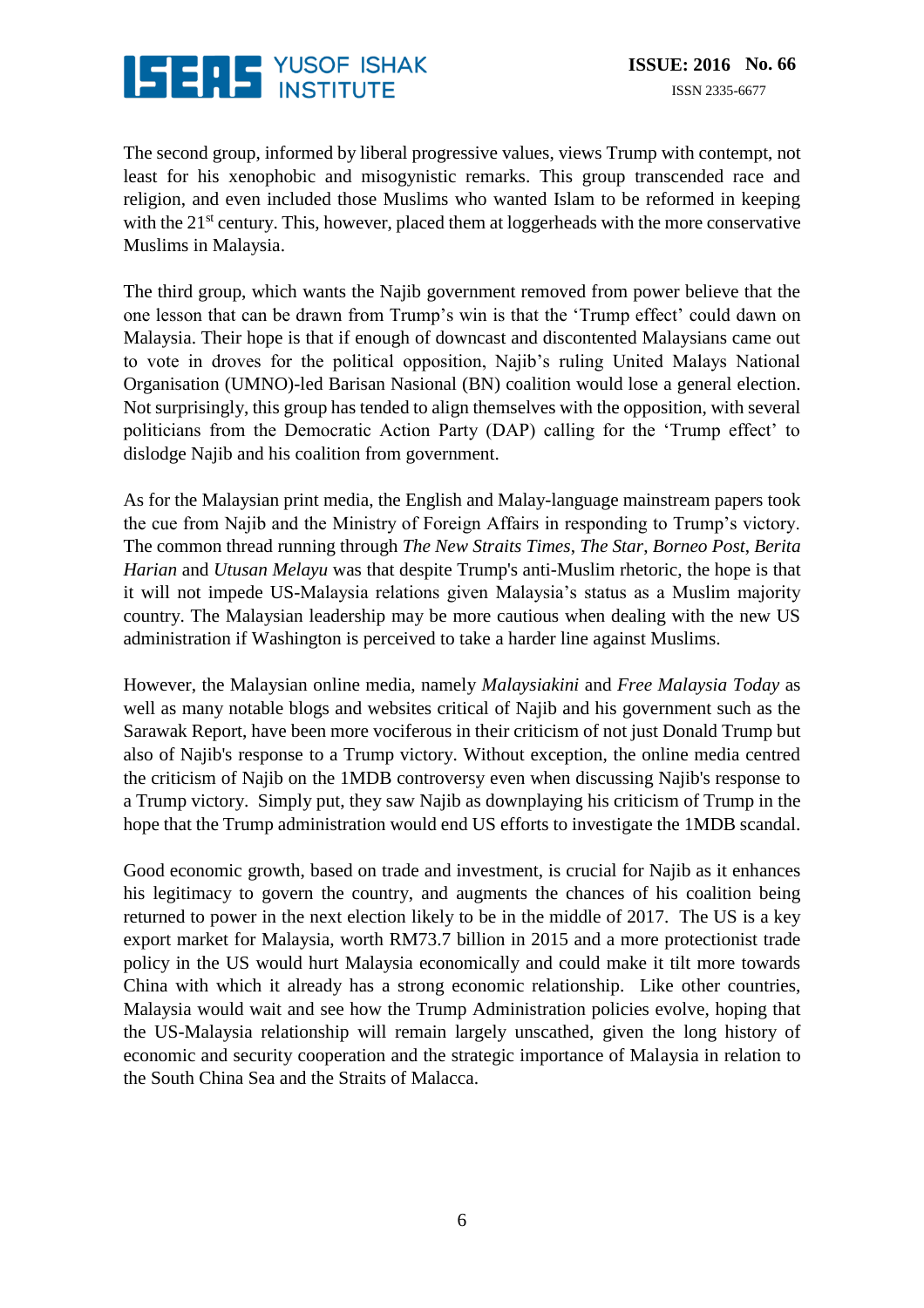

#### **MYANMAR: OVERCOMING SHOCK AND CONNECTING WITH TRUMP**  $Ye$  Htut<sup>15</sup>

Secretary Hillary Clinton was the darling of the Myanmar media, which covered the Democratic presidential nominee's campaign extensively throughout the recently concluded US presidential elections. Even the National League for Democracy (NLD) party spokesperson Win Htein remarked to the media that his party supports Clinton and her victory would improve bilateral ties. In contrast, all the editorials in the mainstream media were dismissive of Donald Trump's presidential prospects and reprinted international news articles critical of his policies. Very few people supported Trump's policy on immigration and radical Islam, but the few that did so conveyed their support using social media, mostly through Facebook. The media and the Myanmar people were caught off-guard by Trump's unexpected ascendancy.

After Trump's victory, President Htin Kyaw and State Counsellor Aung San Suu Kyi congratulated President-elect Trump and expressed their desire to promote bilateral relations. Aung San Suu Kyi, who has a close friendship with Clinton, extended her best wishes to Trump "for all success in the discharge of your new responsibilities as the 45th President of the United States." She also said that she looked forward to "working closely with [Trump] to further strengthen the existing friendship, cooperation and partnership between our two countries."

Presidential Office spokesperson Zaw Htay expressed his confidence that US policy towards Myanmar will not change much under Trump. He pointed out that the Republicans were historically ardent supporters of Aung San Suu Kyi and democracy in Myanmar. With Republicans controlling both houses in Congress, Trump will not have a free hand to reverse the US' Myanmar policy. With regards to the prospects of US investment in Myanmar, Zaw Htay said that Myanmar would value the US more for political support than investment, and that South Korea, India and China will play a larger and more active role in the country's economic development.

The main opposition party Union Solidarity and Development Party (USDP), formerly led by President Thein Sein who started the rapprochement with US, also congratulated Trump. The new party chairman Than Htay said that Trump's win was historic and reflects the American people's confidence in Trump's strategic leadership. He expressed USDP's desire to enhance its relationship with the Republican Party.

Another political party delighted by Trump's victory is the ethnic Rakhine party, the Arakan National Party (ANP). Against the backdrop of the deteriorating state of security in Rakhine State following the 9<sup>th</sup> October terrorist attacks on police camps, ANP Chairman Aye Maung congratulated Trump in a letter on 9 November and said, "being engulfed in Islamisation and illegal immigration problems, we the Arakanese people look up to you as

<sup>&</sup>lt;u>.</u> <sup>15</sup> Ye Htut is Visiting Senior Fellow at ISEAS-Yusof Ishak Institute.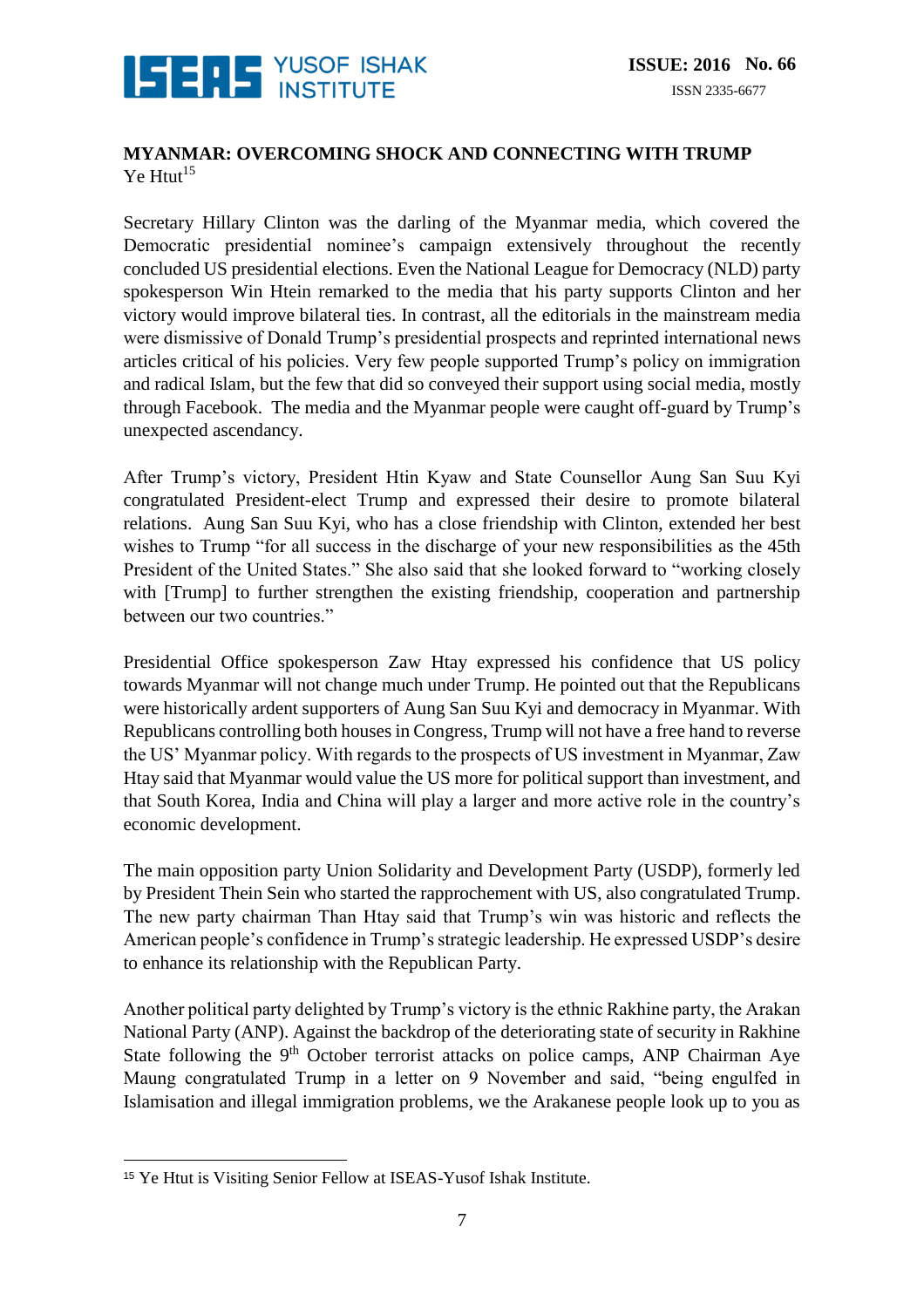

a new world leader who will change the rigged system being infested with jihadi infiltrators."

Overall, Myanmar's media were surprised by Trump's victory over Clinton. The newspapers did not publish any editorials on US election results. However, the Myanmar politicians, businesspersons and scholars who were interviewed by the media all expressed their concerns about Trump's nationalist and isolationist tendencies. Some of these opinion leaders hoped Trump will appreciate Myanmar's strategic dilemma of being sandwiched between the two major powers of China and India.

Coverage of the US elections by the local media were mostly translations of international news items. This limited coverage was selectively biased against Trump, and highlighted the protests against Trump's victory, the negative impacts on stock markets and the US dollar and the Clinton concession speech. Trump's victory speech were mentioned only in passing.

The only newspaper which took a different perspective was *Eleven* daily. Its editorial concluded that Trump's victory represented the American people's rejection of its corrupt political elite and "establishment" politics. It even interpreted Trump's victory as an indirect warning to the NLD. The paper quoted Trump's speech in New Hampshire: "Do you want America to be ruled by the corrupt political class, or do you want America to be ruled again by the people?" Three days after the US election, the CEO and Chief Editor of the paper was arrested on defamation charges surrounding the paper's criticism of alleged corruption within NLD government. Their article "Myanmar, one year after the Nov 8 polls" on 5 November was widely reprinted in Asian newspapers, including Singapore's *The Straits Times*.

As Myanmar recovers from the initial shock of Trump's unexpected victory, it now anxiously awaits the new president's foreign policy. Myanmar would have to build new bridges to connect with the Trump administration. The task is not impossible but it will be more challenging given Myanmar's close relations with the Obama administration and Clinton.

#### **THE PHILIPPINES: CHANCE FOR A RESET?**

Malcolm Cook<sup>16</sup>

Three emotions capture the predominant Philippine reactions to Donald Trump's election victory: worry, hope, and vindication.

The Philippine peso has fallen to its lowest against the US dollar since the dark days of the US-centred Global Financial Crisis eight years ago. In the first ten trading days after the Trump victory, the peso fell each session. The Philippine Stock Exchange also fell sharply

<sup>&</sup>lt;u>.</u> <sup>16</sup> Malcolm Cook is Senior Fellow at ISEAS-Yusof Ishak Institute.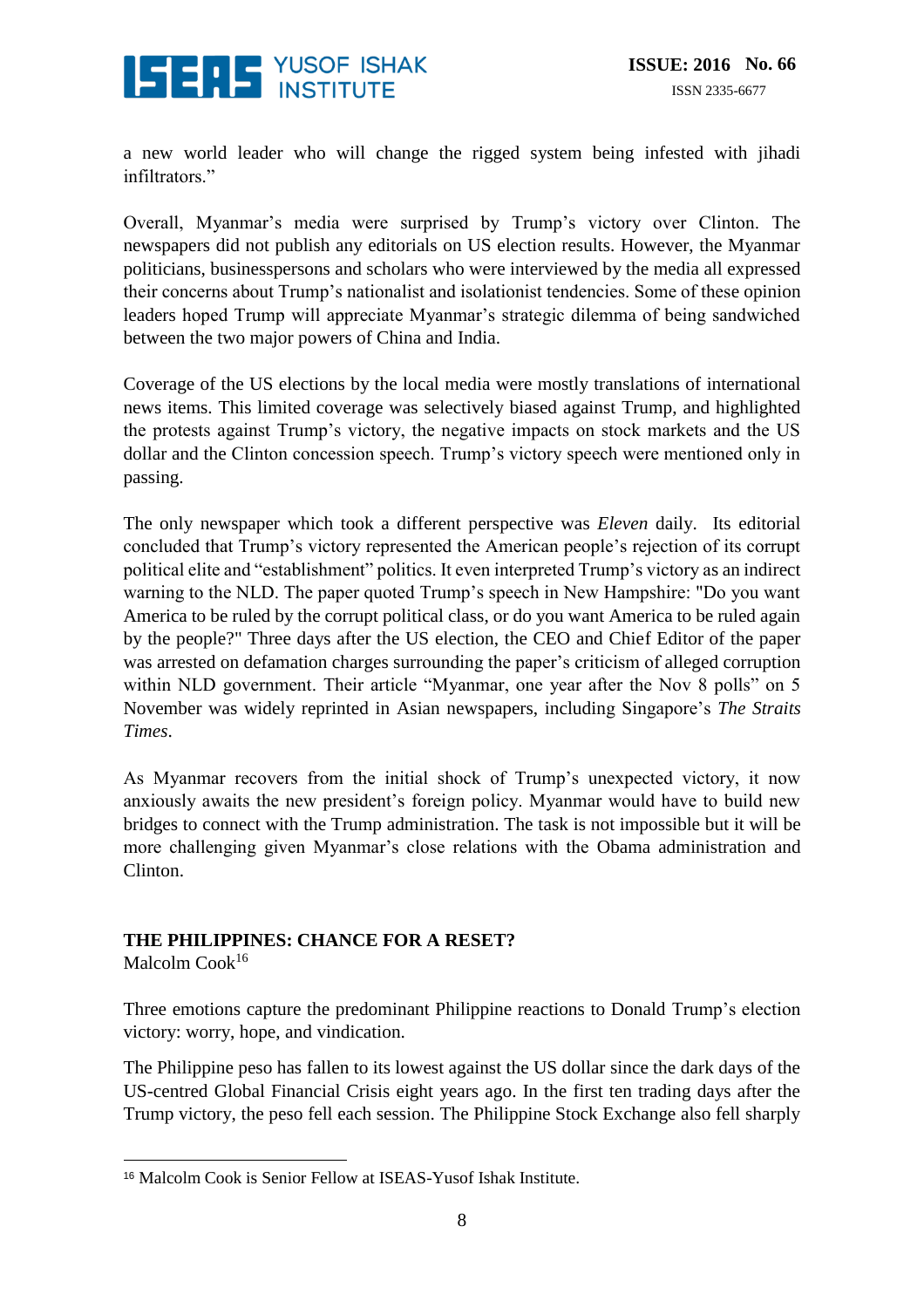# **ISERS** YUSOF ISHAK

for the first week, but has since recovered. In a November 10 note, Japanese financial firm Nomura identified Trump's victory as the "biggest risk to Philippine growth next year."<sup>17</sup> Nomura focusses on three potential negative effects:

- Lower remittances from the United States due to tightened immigration laws. According to *Bangko Sentral ng Pilipinas* statistics, the United States accounted for over \$8 billion in remittances to the Philippines in 2015, about a third of total remittances inflows to the Philippines. Approximately four million Filipinos reside in the United States, some unlawfully.
- Slower growth in the booming Philippine business process outsourcing (BPO) sector due to higher offshoring costs from the United States. The United States' market accounts for over 70% of BPO exports from the Philippines. The Philippines is the world's largest BPO hub.
- Lower total exports. The United States is the Philippines' second largest export market after Japan. The United States' market accounts for over 15% of total Philippine exports.

The global property firm Colliers' Philippine office voiced similar concerns about Trumprelated negative effects on remittances and the BPO sector. A 'wait and see" approach to new investment in the BPO sector could weigh down demand for office space while slower and more uncertain remittances growth could do the same for the private housing market.<sup>18</sup>

Other market watchers are more sanguine. Cielito Habito, a former head of the National Economic Development Agency and now columnist for the *Philippine Daily Inquirer*, notes that the Philippines does not have a free trade deal with the United States and is not a signatory to the Trans-Pacific Partnership, protecting the country from any Trump presidency moves against free trade deals. <sup>19</sup> Like Habito, Credit Suisse warns against overreaction. In a November 17 report, the Swiss bank argues that foreign direct investment decisions by American firms, unlike Chinese ones, are not sensitive to political factors. This and the weakening peso could make the Philippines a more, not less, attractive destination for BPO investment from the United States.<sup>20</sup>

On the diplomatic front, the surprise Trump victory triggered more positive responses. These responses were largely due to the sharp change in tone in Philippine-US relations since the coming to power of President Rodrigo Duterte at the end of June. President Duterte

<sup>&</sup>lt;u>.</u> <sup>17</sup> "Trump 'biggest risk' to PH growth," *Inquirer.net*, 14 November 2016,

[<sup>\(</sup>http://business.inquirer.net/219395/trump-biggest-risk-to-ph-growth\)](http://business.inquirer.net/219395/trump-biggest-risk-to-ph-growth), accessed 14 November 2016.

<sup>18</sup> "Trump win a threat to BPO industry," *Inquirer.net*, 10 November 2016,

[<sup>\(</sup>http://business.inquirer.net/218668/trump-win-a-threat-to-bpo-industry\)](http://business.inquirer.net/218668/trump-win-a-threat-to-bpo-industry), accessed 11 November 2016.

<sup>&</sup>lt;sup>19"</sup>President Trump and our economy," *Inquirer.net*, 11 November 2016

[<sup>\(</sup>http://opinion.inquirer.net/99143/president-trump-and-our-economy\)](http://opinion.inquirer.net/99143/president-trump-and-our-economy), accessed 11 November 2016.

<sup>20</sup> "Philippines' China 'pivot' seen to add fuel to growth," *Business World Online*, 21 November 2016 [\(http://www.bworldonline.com/content.php?section=TopStory&title=philippines&rsquo](http://www.bworldonline.com/content.php?section=TopStory&title=philippines&rsquo-china-&lsquopivot&rsquo-seen-to-add-fuel-to-growth&id=136654)[china-&lsquopivot&rsquo-seen-to-add-fuel-to-growth&id=136654\)](http://www.bworldonline.com/content.php?section=TopStory&title=philippines&rsquo-china-&lsquopivot&rsquo-seen-to-add-fuel-to-growth&id=136654), accessed 21 November 2016.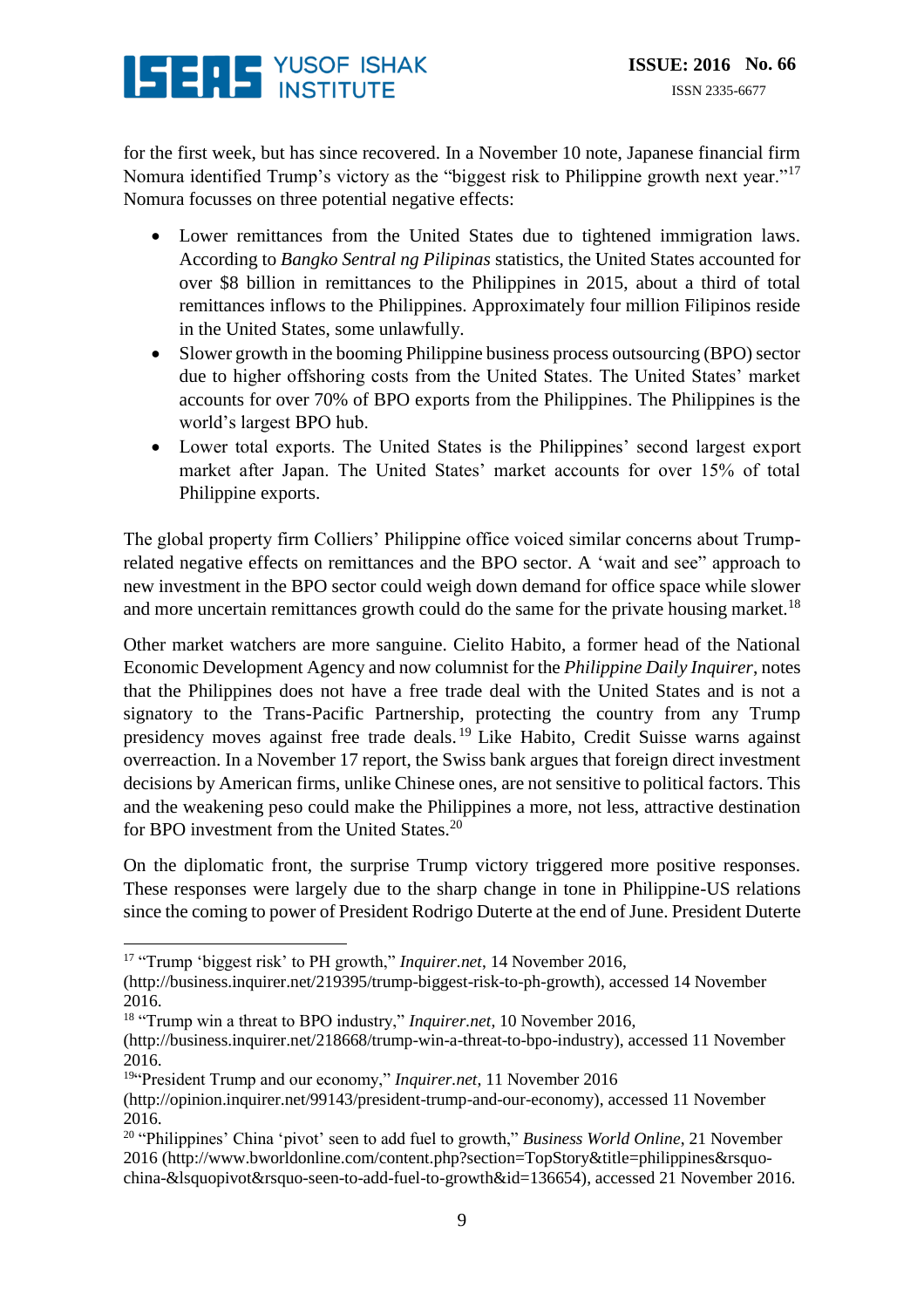

has launched a number of personal tirades against President Obama, including advising President Obama on October 4 to visit hell.<sup>21</sup> This sharp deterioration in bilateral diplomacy underlines the fact that leaders and their views of each other matter. Trump's victory has provided hope that relations with the United States, the Philippines' most important security and economic partner, can improve without requiring President Duterte to change. President Duterte was one of the first leaders to congratulate President-elect Trump on his victory and has stated that he does not want to fight with  $Trump.<sup>22</sup>$  President Duterte has gone further, noting the frequently commented upon similarities between Donald Trump and himself from profane language to "what we share in common is the passion to serve".<sup>23</sup>

Ramon Tulfo, one of the best-known journalists in the Philippines, building on this sense that Trump and Duterte are similar, boldly predicts that the two will become friends and that under President Trump, the United States will treat the Philippines as an equal.<sup>24</sup> President Duterte has repeatedly criticized the United States and the current Obama administration for not doing so. It is widely expected that a Trump presidency will focus less on human rights concerns overseas. This would help soothe a major irritant for President Duterte, who started lambasting President Obama after the State Department and the president expressed concern over President Duterte's violent war on drugs. The incoming Trump president offers the opportunity for the Duterte administration to reset diplomatic relations with the United States.

The Trump victory and his revisionist rhetoric on American trade and security policy is being read by many in the Philippines and beyond as vindication for President Duterte's call for a more independent foreign policy and a more distant relationship with the United States.<sup>25</sup> The Eurasia Group's Ian Bremmer, in an interview with *Nikkei Asian Review*, summed this view up:

<u>.</u>

<sup>&</sup>lt;sup>21</sup> "Duterte to Obama: Go to hell," *Rappler.com*, 04 October 2016, updated 10 October 2016, [\(http://www.rappler.com/nation/148225-duterte-obama-go-to-hell\)](http://www.rappler.com/nation/148225-duterte-obama-go-to-hell), accessed 14 November 2016. <sup>22</sup> "Duterte to Trump: Mabuhay ka!," *ABS-CBN News*, 09 November 2016, [\(http://news.abs-](http://news.abs-cbn.com/news/11/09/16/duterte-to-trump-mabuhay-ka)

[cbn.com/news/11/09/16/duterte-to-trump-mabuhay-ka\)](http://news.abs-cbn.com/news/11/09/16/duterte-to-trump-mabuhay-ka), accessed 11 November 2016.

<sup>&</sup>lt;sup>23</sup> "Duterte on Trump: We share common passion to serve," *ABS-CBN News*, 11 November 2016, [\(http://news.abs-cbn.com/news/11/11/16/duterte-on-trump-we-share-common-passion-to-serve\)](http://news.abs-cbn.com/news/11/11/16/duterte-on-trump-we-share-common-passion-to-serve), accessed 11 November 2016.

<sup>24</sup> "My bold prediction about Trump and Duterte," *Inquirer.net*, 12 November 2016 [\(http://newsinfo.inquirer.net/843559/my-bold-prediction-about-trump-and-duterte\)](http://newsinfo.inquirer.net/843559/my-bold-prediction-about-trump-and-duterte), accessed 21 November 2016.

<sup>25</sup> "Digong, Donald seen hitting it off," *Inquirer.net*, 11 November 2016,

[<sup>\(</sup>http://newsinfo.inquirer.net/843235/digong-donald-seen-hitting-it-off\)](http://newsinfo.inquirer.net/843235/digong-donald-seen-hitting-it-off), accessed 21 November 2016.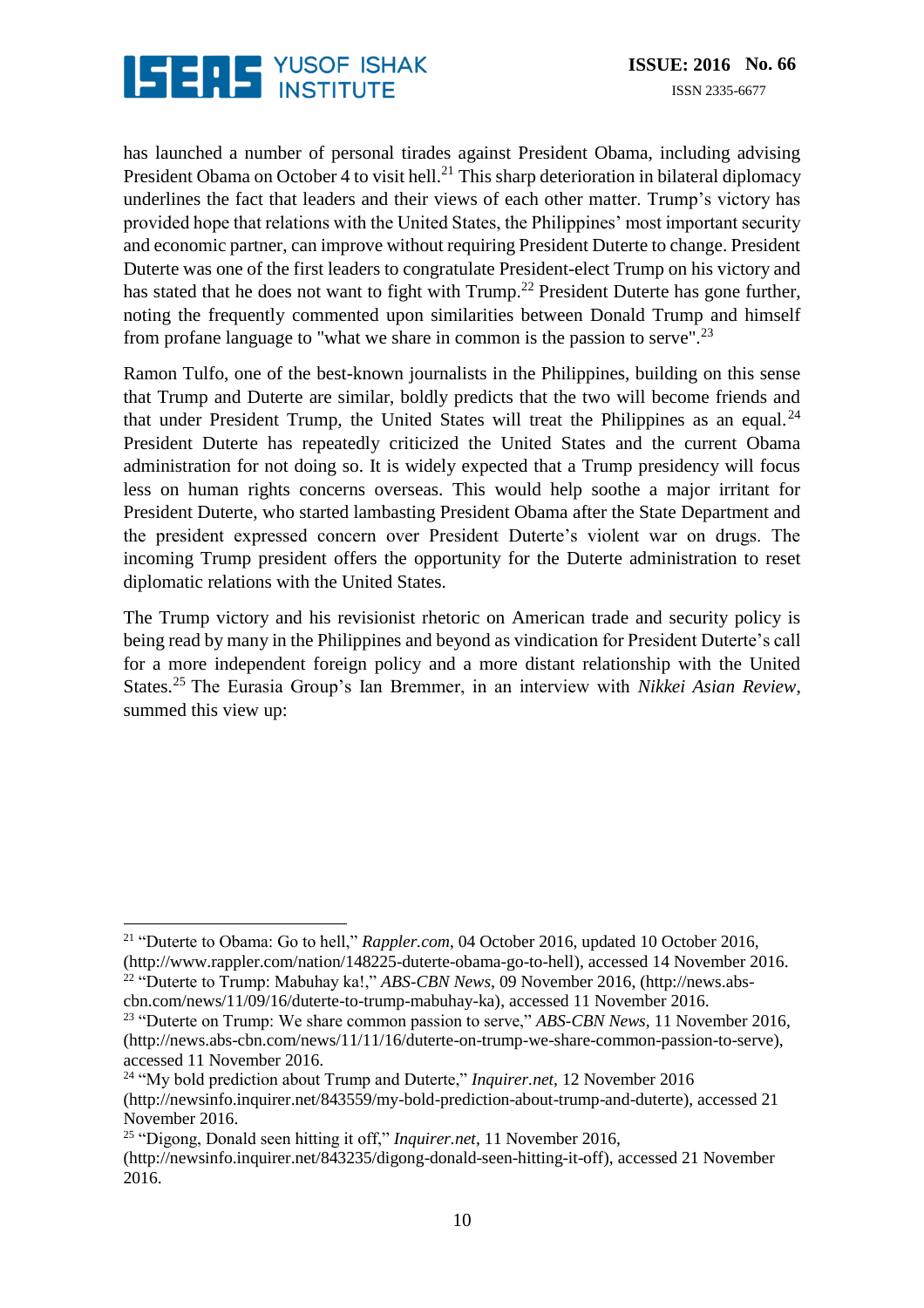

"I think that you're going to see more leaders like [Philippine President Rodrigo] Duterte who went to China and basically said, "We're going to separate ourselves from the United States." A lot more countries in Asia are going to do that. I mean, Duterte looks smart now. I think that Duterte got it right. It looks like he made the right call."<sup>26</sup>

The Philippines has the deepest, most complex, and most volatile relationship with the United States among Southeast Asian countries. This enduring fact at the core of the Philippine identity is reflected in the Philippine reactions to the impending political change in the United States.

#### **SINGAPORE: PRAGMATIC WAIT FOR CLARITY** Daljit Singh<sup>27</sup>

Singapore, a small open economy for which trade is its life-blood, naturally showed much concern about Donald Trump's trade protectionist stance during his presidential campaign. This has been clear from the speeches of Prime Minister Lee Hsien Loong during the APEC Economic Leaders' Meeting in Peru. Even before the US election, he warned of the dangers of protectionism and of failure to ratify the TPP, which is also valued for strategic reasons since it is an important component of the US rebalance to Asia. There were hopes that the experience of office and the realities would help moderate Trump's attitude to the TPP, especially since the Republican party leadership is close to American businesses and essentially supports free trade. However, Trump poured cold water on such notions by his pronouncement that he would scrap the TPP on his first day in office. Still, Singapore and some like-minded countries would ratify the TPP and may try to have an 11-country arrangement without the US in the hope that the US might be able to join later on when it is ready.

In his congratulatory message to President-elect Trump on 9 November 2016, Prime Minister Lee highlighted both the shared strategic interests and the extensive economic and commercial ties of the two countries. He said the relationship has long benefited both Singapore and the US, implying that Singapore was no free rider, and that the US had also greatly benefited from the relationship. The Prime Minister pointed out that the US had consistently maintained a trade surplus with Singapore, which now stands at US\$20 billion a year, while Singapore investments in the US together with US exports to Singapore have created 240,000 jobs for American workers. Singapore, he added, has also long supported US presence in the region as essential for peace and stability. Though the Prime Minister did not say so, in fact, Singapore has gone out on a limb for many years to publicly support the US military presence in the region and to facilitate it through use of facilities in

<u>.</u>

<sup>26</sup> "So long, Pax Americana, you've been Trumped," *Nikkei Asian Review*, 13 November 2016, [\(http://asia.nikkei.com/Politics-Economy/Policy-Politics/So-long-Pax-Americana-you-ve-been-](http://asia.nikkei.com/Politics-Economy/Policy-Politics/So-long-Pax-Americana-you-ve-been-Trumped)[Trumped\)](http://asia.nikkei.com/Politics-Economy/Policy-Politics/So-long-Pax-Americana-you-ve-been-Trumped), accessed 14 November 2016.

<sup>27</sup> Daljit Singh is Coordinator, Regional Strategic and Political Studies Programme at ISEAS-Yusof Ishak Institute.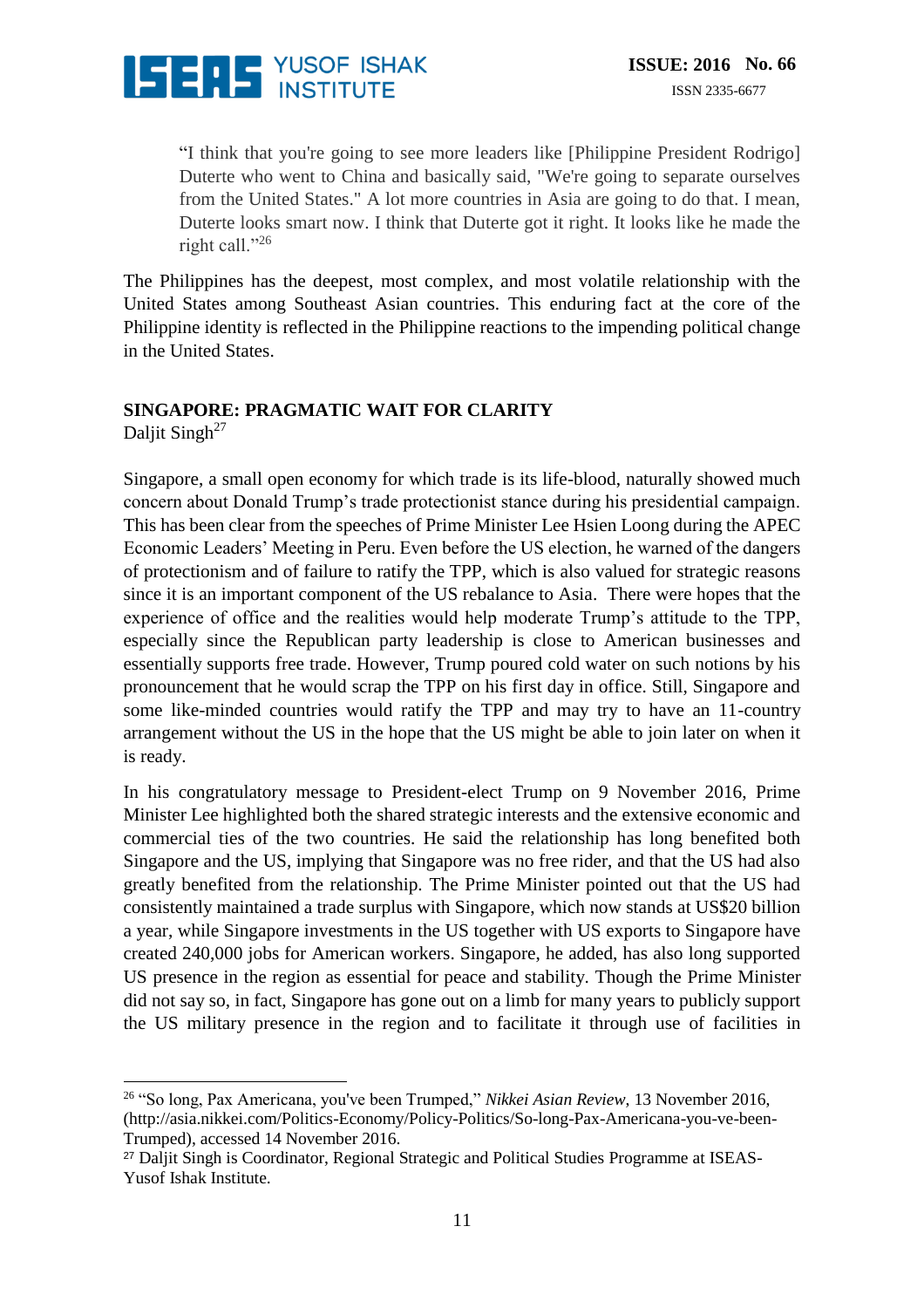## **ISERE** YUSOF ISHAK

Singapore. In doing so, Singapore incurred the displeasure of neighbouring countries in the earlier years and of the contending great power more recently.

Defence Minister Ng Eng Hen made a similar point. In response to a question by a journalist on 13 November 2016 whether Singapore would have to shoulder a greater burden of defence responsibilities under President Trump, he said Singapore's relationships with other countries were premised on mutual benefit and Singapore was "doing a lot" with the US and for the US. He cited how American ships and planes, including the P-8 surveillance planes, transit Singapore naval and air bases. Also, the Singapore Armed Forces had served in Afghanistan, and the two countries were working closely to diminish terrorism. As such, he did not expect the defence relationship with the US, which has a historically "strong institutional" basis, to decline under the Trump Administration.

Nevertheless, there is the sense in Singapore, like in other regional countries, of much more uncertainty following Trump's election victory. As former Foreign Ministry Permanent Secretary Bilahari Kausikan said in a commentary published in the *South China Morning Post* on 13 November, Trump's victory had enhanced global political and economic uncertainties and "increased the risks for everyone." He also said that, under Trump, human rights may be put on the back burner, and his approach would be "more business-like" and "highly transactional," that is, "an immediate reward for an immediate action." On how Singapore would deal with the Trump presidency, he said "we will deal with it the way we deal with every new development: Pragmatically … we do not waste time wringing our hands in despair over a new reality. You adapt and you deal with it."

The English language press highlighted the shock of Trump's victory and its huge implications for Asia and the world. The heading of *The Straits Times* editorial of 10 November was "When disruption trumps the old order". It said that America has been the great internationalist – "is that self-perception destined to run smack into a wall…of Mr Trump's America First worldview?" So much was riding on America's leadership, it continued, that a drastic change in course "would mean reassessments by many countries that could play out in a number of uncomfortable ways." *The Business Times* editorial of 10 November was headlined "America's political earthquake and the uncertain future of a Trump regime."

Singaporean public intellectuals like Tommy Koh, Kishore Mahbubani and Chan Heng Chee provided their analyses of the causes of Trump's victory in the local English language press. Prominent among them were the failure of domestic government policies in the US to address the plight of those left behind economically by globalisation and the backlash on the part of significant sections of the white community against the demographic and social changes in the country, with a nostalgia and yearning for an America of decades past, less complex and predominantly white.

Characteristically, Singapore's public intellectuals and the media sought to draw lessons for Singapore from the US election results. The three prominent lessons highlighted in *The Sunday Times* of 13 November were government policies must not leave anyone behind economically; the need to stay clear of racist politics and rhetoric; and the dangers of populism. The Prime Minister has himself highlighted these points.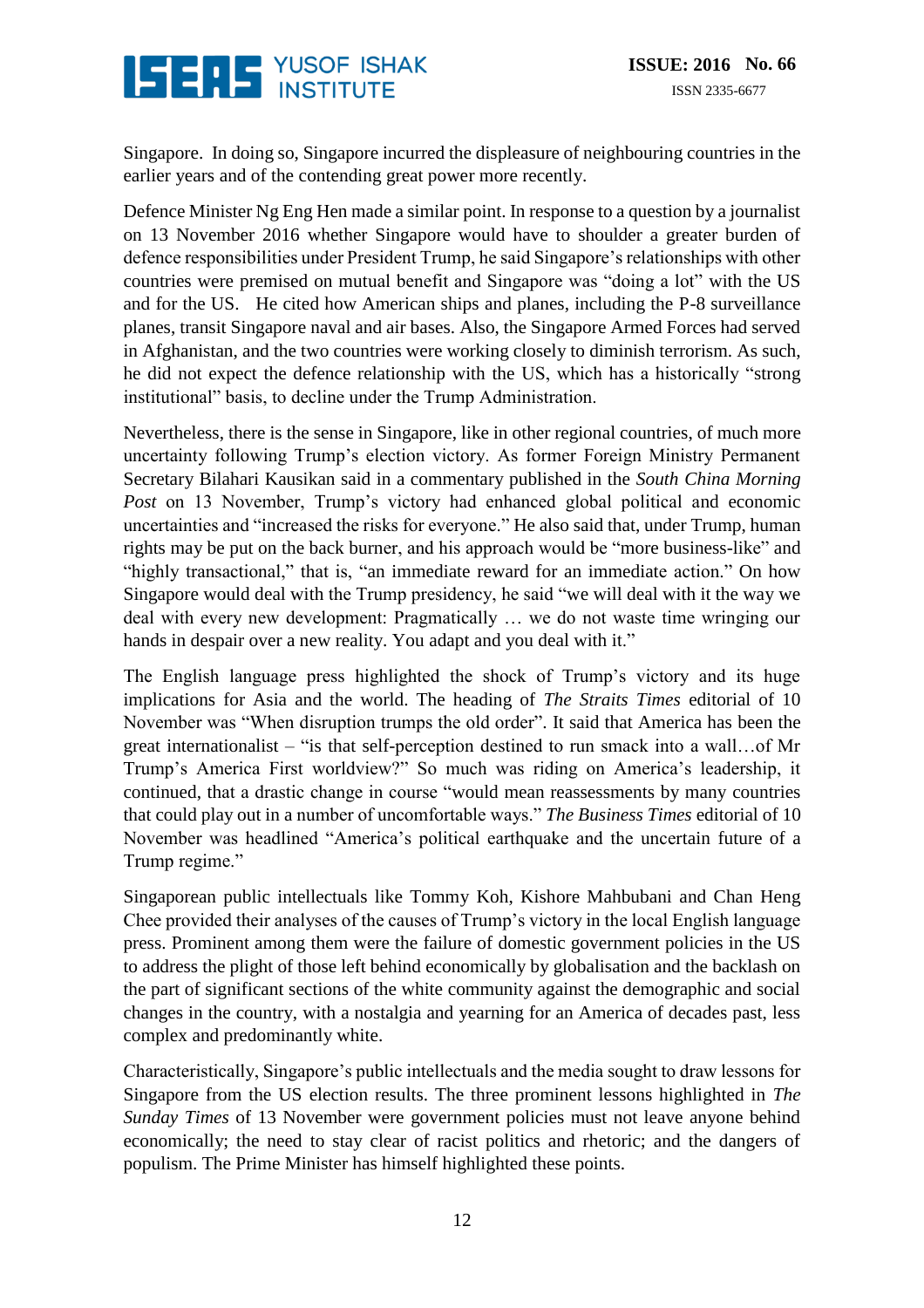

While the official reaction in Singapore to Trump's victory was restrained and cautious, there was considerable uncertainty and unease about the sort of policies the new Administration would pursue. Overall, a wait and see attitude seemed to inform official and non-official circles.

### **THAILAND: CAUTION, UNCERTAINTY, GLEE AND INSPIRATION**

Michael J. Montesano<sup>28</sup>

General Prayut Chanocha, head of Thailand's ruling National Council for Peace and Order (NCPO) junta, reacted to news of Donald Trump's election victory promptly and correctly. Noting that Thai-US relations dated back more than 180 years, he offered his congratulations to Mr Trump and emphasised the ability of Thai diplomacy to accommodate change in the international arena.<sup>29</sup>

Other Thai reactions to Mr Trump's election were more concrete. Among these reactions, some focused on the protectionist views that the US President-elect had frequently expressed during the campaign and on their implications for Thailand. While affirming Thailand's interest in joining the Trans-Pacific Partnership (TPP) if the US ratified it, Deputy Prime Minister Somkid Jatusripitak nevertheless said that the death of the proposed agreement would be a net positive for Thailand. He noted that the TPP's China-backed rival, the proposed Regional Comprehensive Economic Partnership (RCEP), in any case represented a viable means of fortifying Asia's position in global trade.<sup>30</sup> Other observers noted that Thailand would need to monitor the President-elect's success in erecting barriers to imports into the US and perhaps to cultivate new export markets for Thai goods. The country also faced the more general risk of international economic instability resulting from the unpredictability of a Trump presidency.<sup>31</sup>

<sup>&</sup>lt;u>.</u> <sup>28</sup> Michael J. Montesano is Co-Coordinator, Thailand Studies Programme at ISEAS-Yusof Ishak Institute. The author acknowledges the research assistance of Mark Heng and Gerard Wong.  $^{29}$  "นายกฯ ขินดีผู้ชนะเลือกตั้งประธานาธิบดีสหรัฐ" [Prime minister welcomes winner of United States presidential

election], Thai News Agency, 11 November 2016 [\(http://www.tnamcot.com/content/591450,](http://www.tnamcot.com/content/591450) downloaded 19 November 2016), and "Press Releases: Prime Minister Sent a Congratulatory Message to the President-elect of the United States, Mr. Donald J. Trump". Ministry of Foreign Affairs, Thailand, 15 November 2016 [\(http://www.mfa.go.th/main/en/media-center/14/72556-](http://www.mfa.go.th/main/en/media-center/14/72556-Prime-Minister-sent-a-congratulatory-message--to-t.html) [Prime-Minister-sent-a-congratulatory-message--to-t.html\)](http://www.mfa.go.th/main/en/media-center/14/72556-Prime-Minister-sent-a-congratulatory-message--to-t.html), accessed 17 November 2016. <sup>30</sup> "Scrapping of TPP May Help Thailand", *Bangkok Post*, 17 November 2016

[<sup>\(</sup>http://www.bangkokpost.com/business/news/1137173/scrapping-of-tpp-may-help-thailand\)](http://www.bangkokpost.com/business/news/1137173/scrapping-of-tpp-may-help-thailand), accessed 21 November 2016.

<sup>31</sup> Trump Policy Predictions Divide Thai Business Opinion, *Bangkok Post*, 10 November 2016 [\(http://www.bangkokpost.com/business/news/1131361/trump-policy-predictions-divide-thai](http://www.bangkokpost.com/business/news/1131361/trump-policy-predictions-divide-thai-business-opinion)[business-opinion\)](http://www.bangkokpost.com/business/news/1131361/trump-policy-predictions-divide-thai-business-opinion) and "Markets Dip After Trump Victory", *The Nation*, 10 November 2016 [\(http://www.nationmultimedia.com/news/business/macroeconomics/30299627\)](http://www.nationmultimedia.com/news/business/macroeconomics/30299627), accessed 17 November 2016.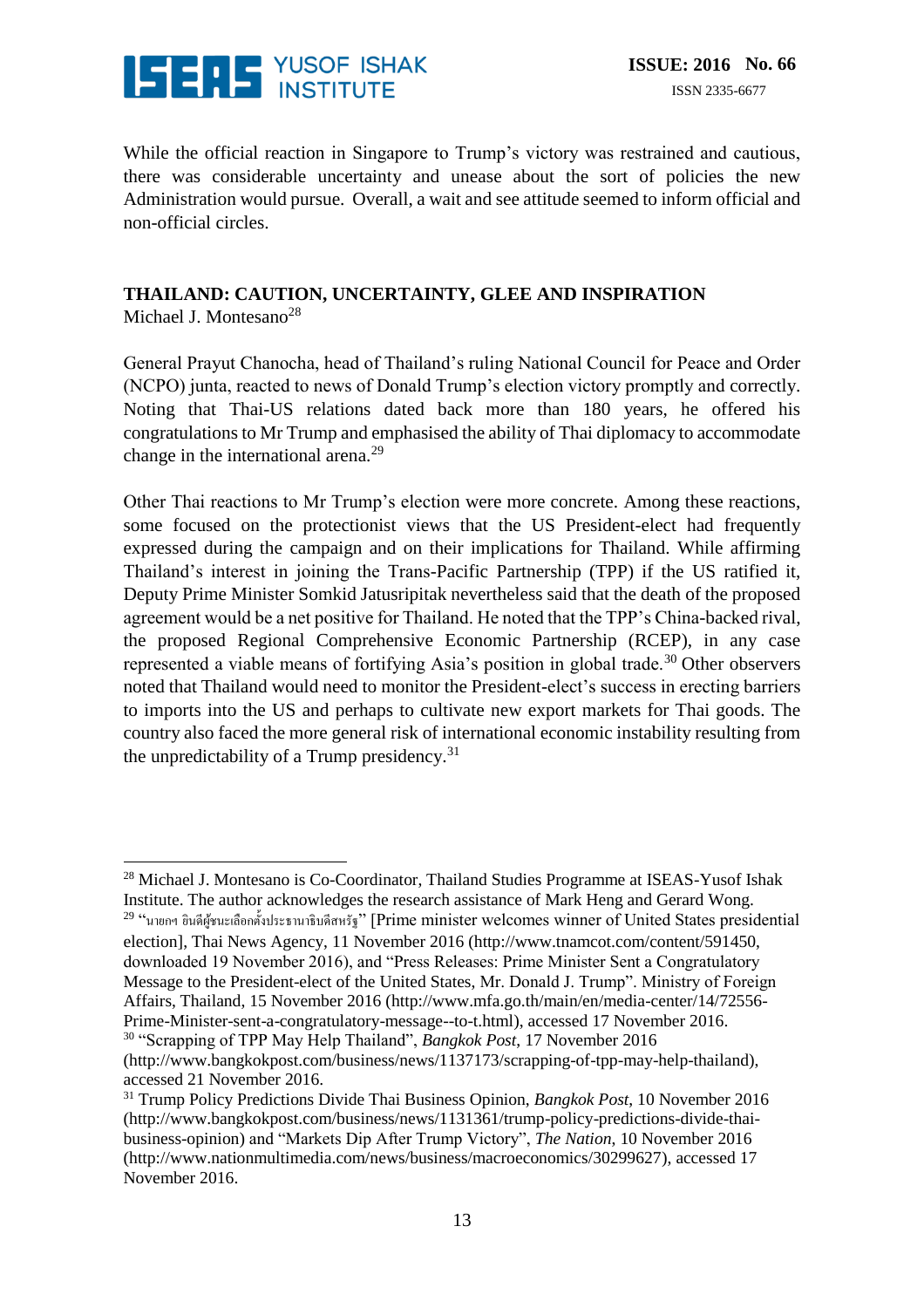## **ISERS** YUSOF ISHAK

Commenting on the implications of Donald Trump's election victory in areas outside those of trade and the economy, some Thai observers noted that his administration was likely to take little interest in their country. On the one hand, this meant that Bangkok's relations with Washington might no longer provide it with a means of balancing its ties with Beijing. On the other, human rights and the state of Thai democracy would not figure prominently among the new American administration's concerns.<sup>32</sup>

This latter view shaded in some reactions into *Schadenfreude*, giving rise to sentiments that the meddlesome US had now been taught a lesson of its own in what damage a simplistic commitment to electoral democracy might do to a country.<sup>33</sup> In other words, Thais on the Yellow end of the spectrum felt some measure of glee in America's predicament.

A contrasting view found inspiration, notwithstanding the outcome of the Trump-Clinton race, in the election's openness and competitiveness, in the freedom of expression on display throughout the contest, and in the dignity with which President Barack Obama committed himself to an orderly transition to the presidency of Mr Trump.<sup>34</sup> Contrasting Thailand and the US in a similar way were those Thai commentators who stressed that Americans had elected such a polarising figure as Mr Trump without succumbing to the political conflict and chaos in which polarisation over the figure of Thaksin Shinawatra had resulted in their own country. The situation in the US thus underlined, from this point of view, how far Thailand, currently under military rule, had in fact fallen.<sup>35</sup> Nevertheless, it was still early days, and Thailand's divided state ought to serve as a warning to the US, should it fail to heal the wounds that Mr Trump had opened.<sup>36</sup>

US-Thai relations suffered difficulties during the Obama years. But the election to America's presidency of a man marked by an outlook diametrically opposed to that of the outgoing president and determined to reverse his predecessor's achievements has left Thai elites more cautious and uncertain than relieved or reassured. Above all when it comes to economics and trade, the prospect of a Trump presidency confuses them, even as their reactions to it reflect their frustrations with the state of their own politics.

<sup>&</sup>lt;u>.</u> <sup>32</sup> Pravit Rojanaphruk, "Thailand Can Expect Less Interest from President Trump, Academics Say", *Khaosod English*, 9 November 2016

[<sup>\(</sup>http://www.khaosodenglish.com/politics/2016/11/09/thailand-can-expect-less-interest-president](http://www.khaosodenglish.com/politics/2016/11/09/thailand-can-expect-less-interest-president-trump-academics-say)[trump-academics-say,](http://www.khaosodenglish.com/politics/2016/11/09/thailand-can-expect-less-interest-president-trump-academics-say) downloaded 17 November 2016), and "The End of the Liberal Democracy Project?", *The Conversation*, 9 November 2016 [\(http://theconversation.com/donald-trump-wins](http://theconversation.com/donald-trump-wins-us-election-scholars-from-around-the-world-react-68282)[us-election-scholars-from-around-the-world-react-68282\)](http://theconversation.com/donald-trump-wins-us-election-scholars-from-around-the-world-react-68282), accessed 17 November 2016.

<sup>33</sup> Kong Rithdee,"Exactly Who is Funnier, Us or The Donald?", *Bangkok Post*, 12 November 2016 [\(http://www.bangkokpost.com/opinion/opinion/1133313/exactly-who-is-funnier-us-or-the](http://www.bangkokpost.com/opinion/opinion/1133313/exactly-who-is-funnier-us-or-the-donald-)[donald\)](http://www.bangkokpost.com/opinion/opinion/1133313/exactly-who-is-funnier-us-or-the-donald-), accessed 17 November 2016.

<sup>34</sup> Anchalee Kongrut, "The Valuable Lessons from US Election", *Bangkok Post*, 14 November 2016 [\(http://www.bangkokpost.com/opinion/opinion/1134649/the-valuable-lessons-from-us](http://www.bangkokpost.com/opinion/opinion/1134649/the-valuable-lessons-from-us-election)[election\)](http://www.bangkokpost.com/opinion/opinion/1134649/the-valuable-lessons-from-us-election), accessed 17 November 2016.

<sup>35</sup> Kong Rithdee, *op. cit.*

<sup>36</sup> Umesh Pandey,"Time for All Americans to Come Together", *Bangkok Post*, 11 November 2016 [\(http://www.bangkokpost.com/opinion/opinion/1132385/time-for-all-americans-to-come](http://www.bangkokpost.com/opinion/opinion/1132385/time-for-all-americans-to-come-together)[together\)](http://www.bangkokpost.com/opinion/opinion/1132385/time-for-all-americans-to-come-together), accessed 17 November 2016.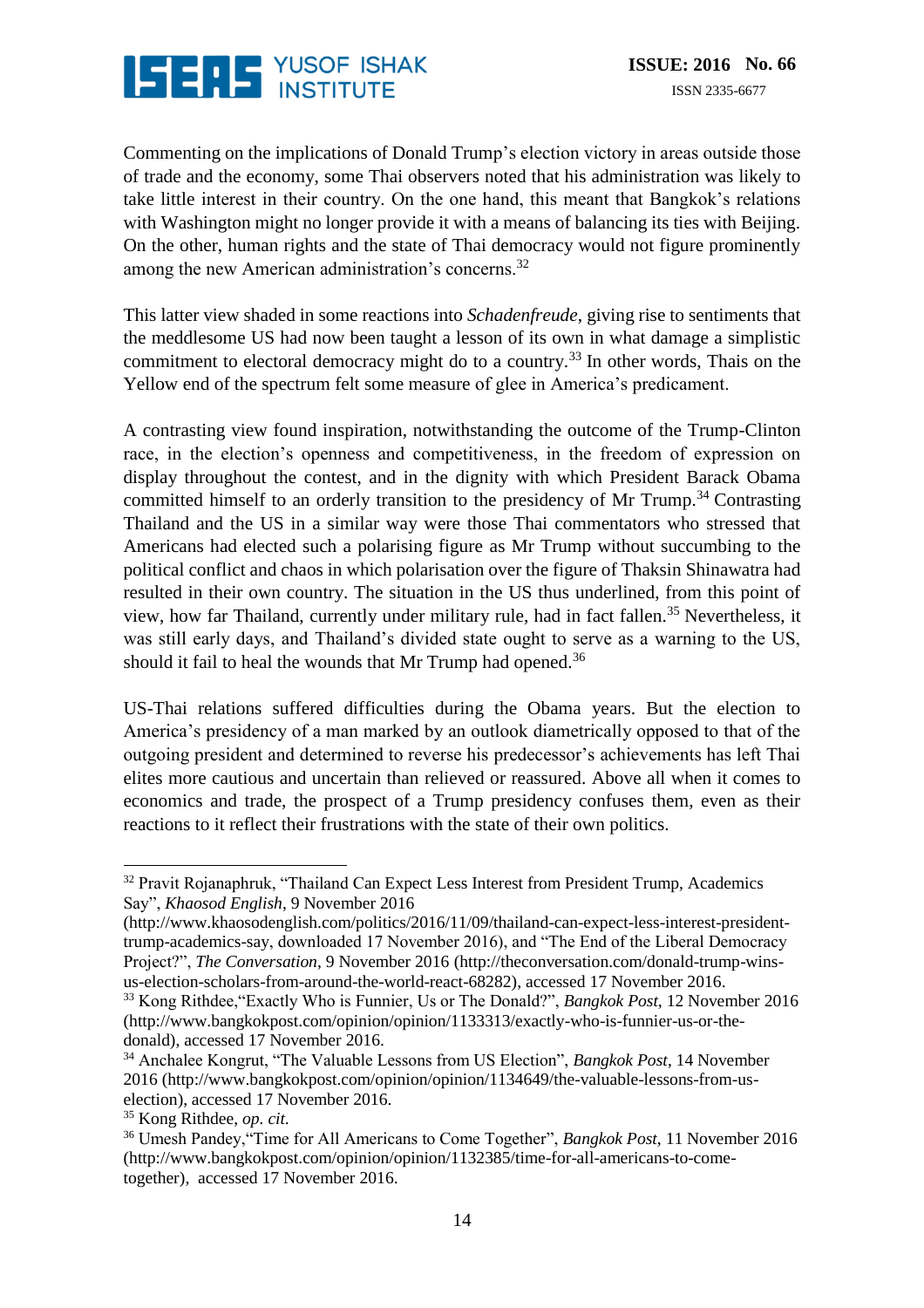

#### **VIETNAM: STRIVING FOR CONTINUITY**

Le Hong Hiep $37$ 

Donald Trump's victory caught many Vietnamese observers by surprise. Prior to the elections, public opinion and the media predicted a victory for Clinton, who was the favoured candidate expected to pursue policies favourable to Vietnam.

The elections were widely covered by Vietnamese media outlets, some of which provided expert analyses and live TV coverage. However, after the results came out, most of the major media official outlets, such as the *Nhan Dan* (People's Daily), Vietnam News Agency, and Vietnam Television, remained rather neutral by reporting the election outcomes without commenting on the implications of Trump's victory.

On 9 November 2016, after it became clear that Donald Trump won the race, Vietnamese President Tran Dai Quang and Prime Minister Nguyen Xuan Phuc jointly sent a letter of congratulations to the US President-elect. Part of the letter reads:

Viet Nam has always highly valued the friendly and cooperative relations with the US. We hope that the two countries will keep on deepening the comprehensive partnership in a practical, stable, sustainable and long-standing manner, especially in terms of economic cooperation, trade, investment, science and technology, education and training, defence and security, as well as the cooperation in regional and international issues.<sup>38</sup>

It is noteworthy that in the letter, the two leaders invited Trump to visit Vietnam during the APEC Economic Leaders' Meeting to be hosted by Hanoi in 2017. However, the invitation was not mentioned in media reports or the Ministry of Foreign Affairs' press release. This is probably because Vietnamese officials wanted to avoid embarrassment in case the new US President follows through on his isolationist foreign policy platform and fails to show up at the meeting.

In the days following the elections, Vietnamese officials and scholars began to discuss the implications of Trump's victory for Vietnam. Most of the analyses focused on how the Trump administration will deal with the TPP as well as the rebalancing strategy.

On 17 November 2016, answering a question from a member of the National Assembly, Prime Minister Nguyen Xuan Phuc noted that as the Trump administration is unlikely to have the TPP ratified, there was "not enough basis" for the Vietnamese government to submit the agreement to the National Assembly for ratification yet. However, he mentioned that even without the TPP, Vietnam would be committed to deepening international

<u>.</u>

<sup>38</sup> Ministry of Foreign Affairs, "Viet Nam's comment on the fact that Mr. Donald Trump has become the United States President-elect", undated,

<sup>37</sup> Le Hong Hiep is Fellow at ISEAS-Yusof Ishak Institute.

[<sup>\(</sup>http://www.mofa.gov.vn/en/tt\\_baochi/tcbc/ns161114113919\)](http://www.mofa.gov.vn/en/tt_baochi/tcbc/ns161114113919), accessed 16 November 2016.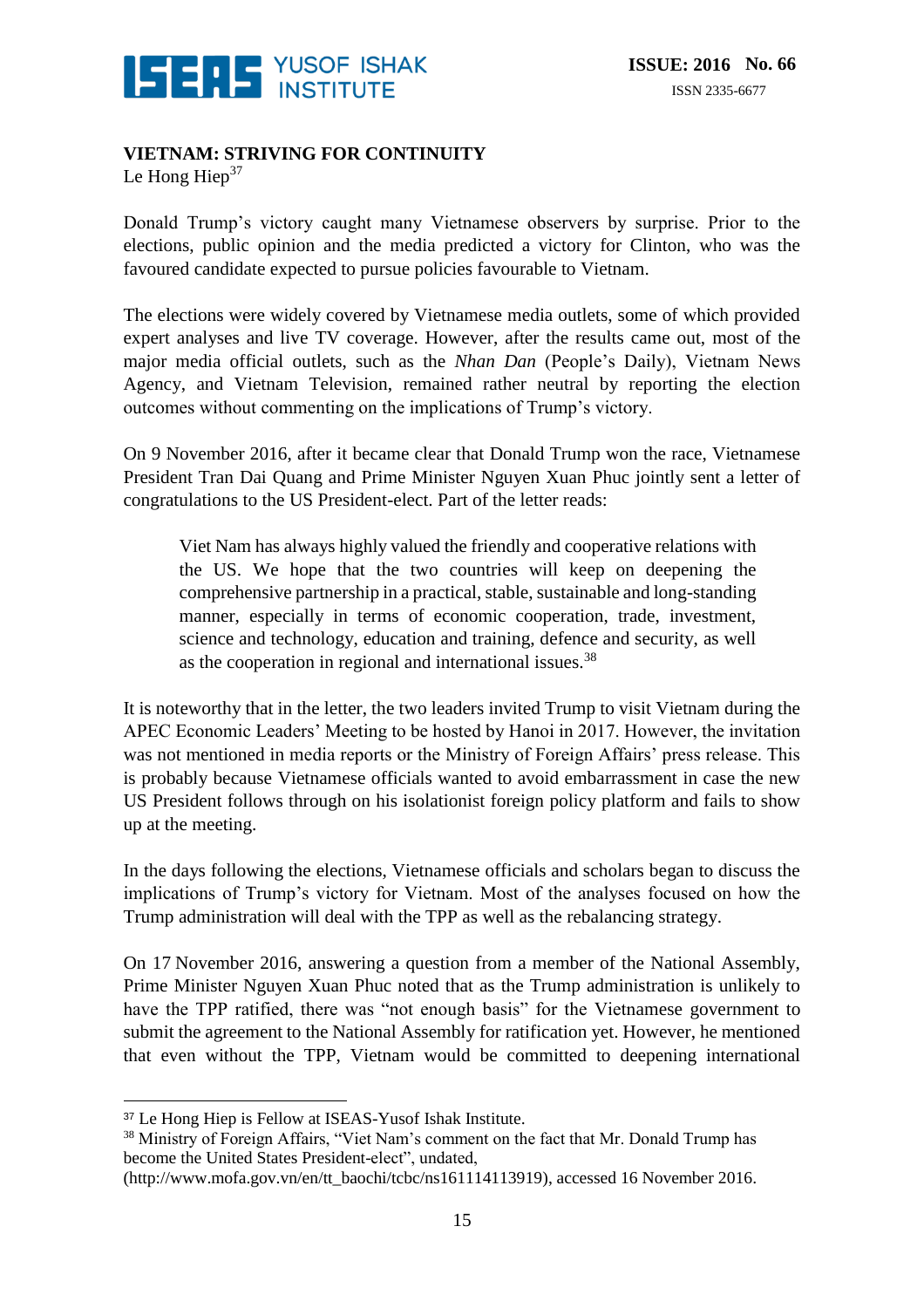

economic integration through other means, including the twelve free trade agreements (FTA) that Vietnam had concluded. At the same time, Phuc also expressed confidence that Vietnam's relations with the US would further improve (under the Trump administration).<sup>39</sup>

Speaking to reporters on the sidelines of the National Assembly on 10 November 2016, Minister of Industry and Trade Tran Tuan Anh said that it was still too early to assess the impact of the US elections, especially on the fate of the TPP. He also emphasised that even if the TPP fell through, Vietnam's policy of international economic integration would remain unchanged, and the country would turn to other FTAs to compensate for the loss of the TPP. $40$ 

Commenting on the impacts of the TPP's possible collapse on the Vietnamese economy, economists Ngo Tri Long and Pham Si An acknowledged that Vietnam's economic performance would suffer, not least because the country's reform momentum may slow down.<sup>41</sup> However, some officials and scholars expressed optimism that, despite Trump's protectionist rhetoric during his election campaign, the TPP may still have a chance.

For example, the Deputy Chair of the National Assembly Committee on Economic Affairs, Nguyen Duc Kien, believed that there may be a gap between Trump's campaign rhetoric and his actual policies once he takes over the presidency. Similarly, Nguyen Duc Thanh, Director of the Vietnam Economic and Policy Research Institute (VEPR), opined that it would not be easy for Trump to abandon the TPP as there would be resistance from the bureaucracy as well as the Congress. He added that the TPP "will not depend on Trump or any other US presidents", because the US still needs the trade deal to support its broader foreign policy goals. He asserted that even if the TPP were dead, another "even stronger arrangement" led by the US would likely emerge to replace it.<sup>42</sup>

Meanwhile, Tran Viet Thai, the Deputy Director of the Centre for Diplomacy and Strategic Studies of the Diplomatic Academy of Vietnam, commented that the TPP would face major obstacles under the Trump administration, which would negatively impact other member countries, including Vietnam. However, as the TPP is an "important process" for both

 $\overline{a}$ 

<sup>&</sup>lt;sup>39</sup> "Thủ tướng: 'Tôi tin chắc quan hệ Việt - Mỹ sẽ tốt hơn'" [I'm confident Vietnam – US relations will improve: PM", *VnExpress,* 17 November 2016, (http://vnexpress.net/tin-tuc/thoi-su/thutuong-toi-tin-tuong-quan-he-voi-my-se-tot-hon-3500149.html), accessed 18 November 2016. <sup>40</sup> "Bộ trưởng Công Thương: 'Ông Donald Trump trúng cử, còn quá sớm để nói về TPP'" [Mr. elected, but still too early to talk about the TPP: Minister of Industry and Trade], *VnExpress,* 10 November 2016, [\(http://kinhdoanh.vnexpress.net/tin-tuc/vi-mo/bo-truong-cong-thuong-ong](http://kinhdoanh.vnexpress.net/tin-tuc/vi-mo/bo-truong-cong-thuong-ong-donald-trump-trung-cu-con-qua-som-de-noi-ve-tpp-3497235.html)[donald-trump-trung-cu-con-qua-som-de-noi-ve-tpp-3497235.html\)](http://kinhdoanh.vnexpress.net/tin-tuc/vi-mo/bo-truong-cong-thuong-ong-donald-trump-trung-cu-con-qua-som-de-noi-ve-tpp-3497235.html), accessed 10 November 2016. <sup>41</sup> "Cải cách sẽ chậm lại nếu TPP trắc trở" [Reform will slow down if TPP stalled], *Radio Free Asia*, 10 November 2016, [\(http://www.rfa.org/vietnamese/in\\_depth/the-tendency-of-anti-tpp-may](http://www.rfa.org/vietnamese/in_depth/the-tendency-of-anti-tpp-may-affect-reform-process-in-vn-nn-11092016203641.html)[affect-reform-process-in-vn-nn-11092016203641.html\)](http://www.rfa.org/vietnamese/in_depth/the-tendency-of-anti-tpp-may-affect-reform-process-in-vn-nn-11092016203641.html); and "Thị trường tài chính Việt Nam sẽ ổn định" [Vietnam's financial market will remain stable", *Thời báo Ngân hàng [Banking Times],* 14 November 2016, [\(http://thoibaonganhang.vn/thi-truong-tai-chinh-viet-nam-se-on-dinh-](http://thoibaonganhang.vn/thi-truong-tai-chinh-viet-nam-se-on-dinh-55933.html)[55933.html\)](http://thoibaonganhang.vn/thi-truong-tai-chinh-viet-nam-se-on-dinh-55933.html), 14 November 2016.

 $42$  Ibid.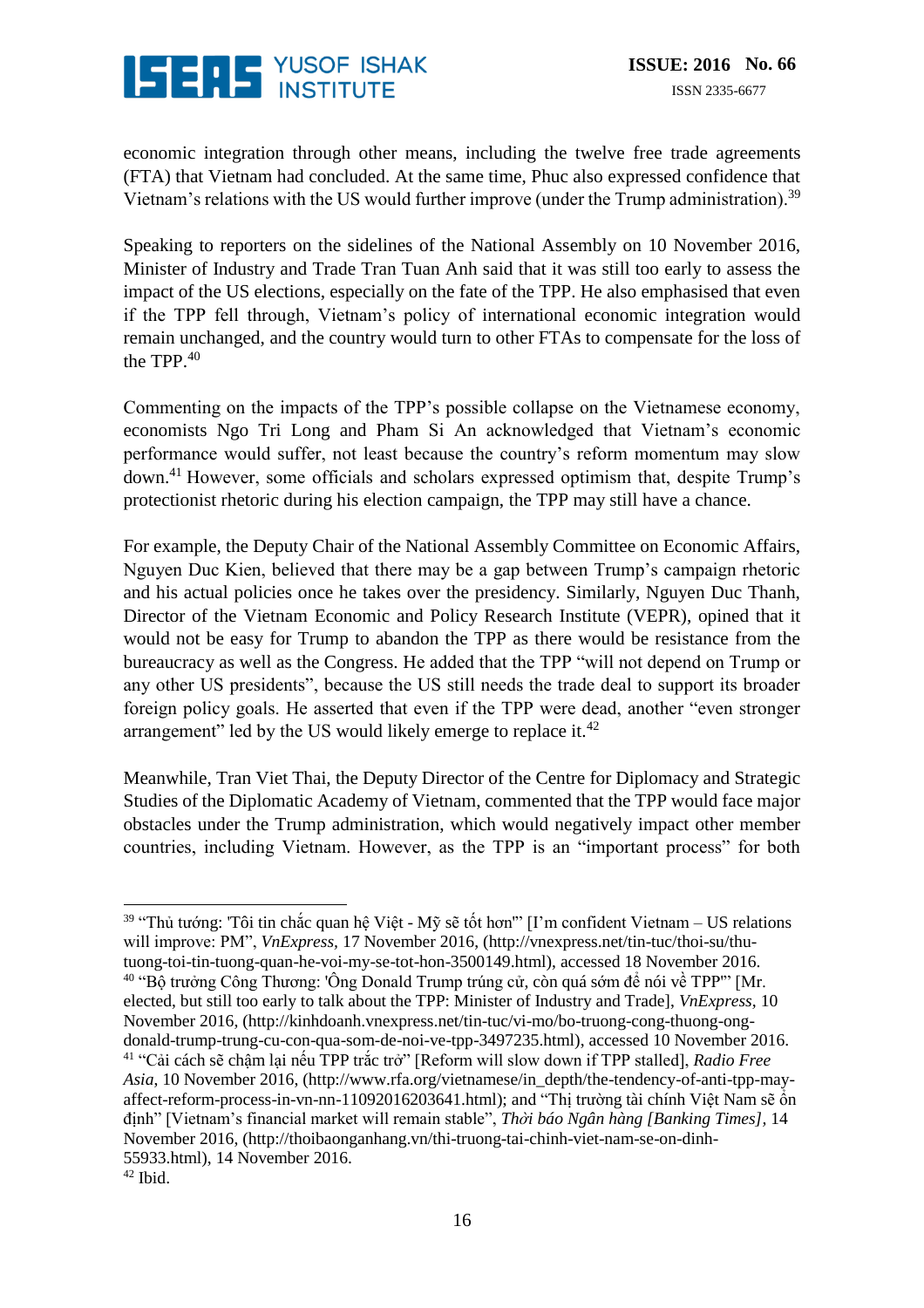

America and the Asia-Pacific, he believed that Washington would seek to modify the agreement rather than abandon it altogether.<sup>43</sup>

Commenting on Sino-US relations under Trump, Thai held that the overall framework of bilateral ties would be maintained, but frictions between the two powers may intensify, especially in trade, international law and order, and maritime security. He further posited that Trump's America would maintain its engagement in the South China Sea disputes as the issue is related to its broader rebalancing strategy and reflects its commitment to the Asia–Pacific as well as its allies. However, he opined that while the US' principles may remain unchanged, Trump's approach to the issue might be different from that of the Obama administration. On US-Vietnam relations, he hinted at the possible continuity in US policy towards Hanoi by mentioning that both the Democratic and Republican parties have agreed to further promote bilateral ties.<sup>44</sup>

#### **CONCLUSION**

Southeast Asia is coming to grips with President-elect Trump as it braces itself for what many fear to be a retreat from Obama's rebalance strategy. Not much is known of Trump's views on Southeast Asia and ASEAN, which heightens uncertainties and anxieties over his administration's approach and engagement with the region. To be sure, the US can illafford to disengage from the region but what is less clear is how Trump's purported "transactional" approach will play out in the region.

President-elect Trump's public announcement of US's withdrawal from the TPP is viewed with disappointment in the region, especially among its Southeast Asian members, as a harbinger of his "America First" approach which may have a negative knock-on effect of regional economies. This sense of trepidation spills over to the political-strategic sphere, with concerns that the rebalance strategy may go the way of the TPP. A scaling down of US presence and engagement in the region will constrain and limit Southeast Asia's strategic options vis-à-vis China. Can the US continue to be counted at the strategic level to keep China's regional ambitions in check? This sense of anxiety is heightened in recent weeks with Trump's nomination of senior Cabinet positions (Secretary of Defence, UN Ambassador and National Security Advisor) with little Asian experience. His controversial views on Islam will also not play well in Muslim majority countries, Indonesia and Malaysia.

Trump's transactional and less ideological approach may reap the unexpected fruit of improvement of bilateral ties with the Philippines and Thailand. These are still early days. The full picture of Trump's Asia policy will only come into view when he completes the

<u>.</u>

 $43$  "Bằng hữu Mỹ - Trung dưới thời Tổng thống Donald Trump" [US-China relations under President Donald Trump", *Vietnamnet,* 9 November 2016,

[<sup>\(</sup>http://vietnamnet.vn/vn/tuanvietnam/tieudiem/bang-huu-my-trung-duoi-thoi-tong-thong-trump-](http://vietnamnet.vn/vn/tuanvietnam/tieudiem/bang-huu-my-trung-duoi-thoi-tong-thong-trump-338797.html)[338797.html\)](http://vietnamnet.vn/vn/tuanvietnam/tieudiem/bang-huu-my-trung-duoi-thoi-tong-thong-trump-338797.html), accessed 10 November 2016.

<sup>&</sup>lt;sup>44</sup> Ibid.